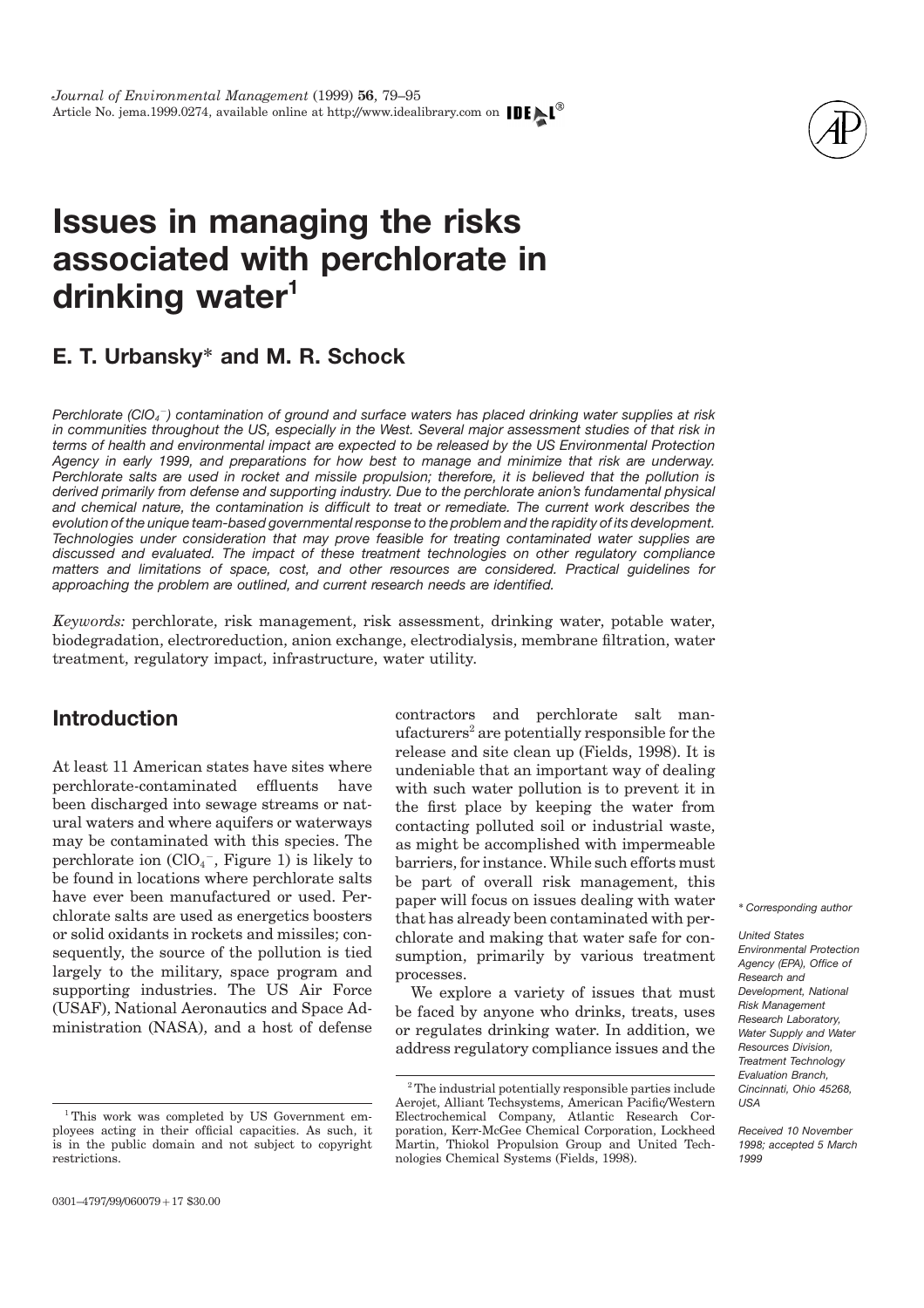

drawing of a space-filling model shows the technologies that will lower perchlorate contetrahedral orientation of the four oxygen atoms around the central chlorine(VII). The oxygen atoms sterically block reductant molecul attack at the chlorine.

*response* difficulties in making technologies work together so that one does not adversely affect<br>another. Risk management for potable water<br>(like any other risk) is dependent upon avail-<br>able resources: space, time, money. How much<br>should a glass of water cost? How pure mu should a glass of water cost? How pure must<br>it be? We discuss the issues for consumers,<br>water utilities and regulatory agencies as<br>well as some guidelines we hope will prove<br>useful in resolving them. We offer general aware information on individual treatment strat- other contaminants, such as volatile organic egies, including applicability, advantages and compounds. Shortly thereafter, the EPA Na- disadvantages—framed in terms of regu- tional Exposure Research Laboratory became latory and other restrictions. Risk man- involved in a search for confirmatory tech- agement for drinking water has traditionally niques and methods of chemical analysis. focused on treatment of contaminated water; At the same time, the USAF and Air Force however, we suggest that there are a number Research Laboratories were refining IC work of ways of managing risk that, taken together, and considering what studies might be neces- can meet the ultimate goal of protecting pub- sary. lic health. In the meantime, a perchlorate issue group Much of the recent federally funded re- was assembled by local utilities5 to examine

search has focused on the toxicological and<br>ecological impact of perchlorate contam-<br>ination and therefore is directed towards<br>assessing risk, rather than managing it. The<br>primary target organ appears to be the thy-<br>roid g erences therein). Until a final reference dose  $\frac{3 \text{ The EPA Office of Water added perchlorate to the (RfD) or a no observable adverse effects level}$  Contaminant Candidate List (CCL) as of 2 March 1998; (RfD) or a no observable adverse effects level<br>(NOAEL) is established by the US Enchanging the wever, it is unknown whether this will lead to the<br>vironmental Protection Agency (EPA) National for potable water (US EPA, 1998 tional Center for Environmental Assessment<br>
(NCEA), risk management must aim for a<br>
moving target. Risk management has focused<br>
<sup>5</sup>The utilities were the East Valley Water District, moving target. Risk management has focused  $\frac{5 \text{The utilities were the East Valley Water District}}{1 \text{ an technology network}}$  Main San Gabriel Watermaster, Metropolitan Water District, on technologies that can lower perchlorate Main San Gabriel Watermaster, Metropolitan Water Disconcentrations to those levels which are un-<br>concentrations to those levels which are un-<br>nicipal Water District and Southern N detectable by ion chromatography, i.e. below Authority.

 $5$  ng ml $^{-1}$  (µg l $^{-1}$ ). Regardless of what NOAEL is set and whether perchlorate is ever regulated,<sup>3</sup> water utilities in California and Nevada have expressed interest in lowering perchlorate to undetectable levels. In addition, a number of consumer interest, conservationist and environmentalist organizations advocate setting a level of zero as the goal for treated potable water. This com-Figure 1. Structure of the perchlorate ion. This bined effort is driving the development of

## *Evolution of governmental*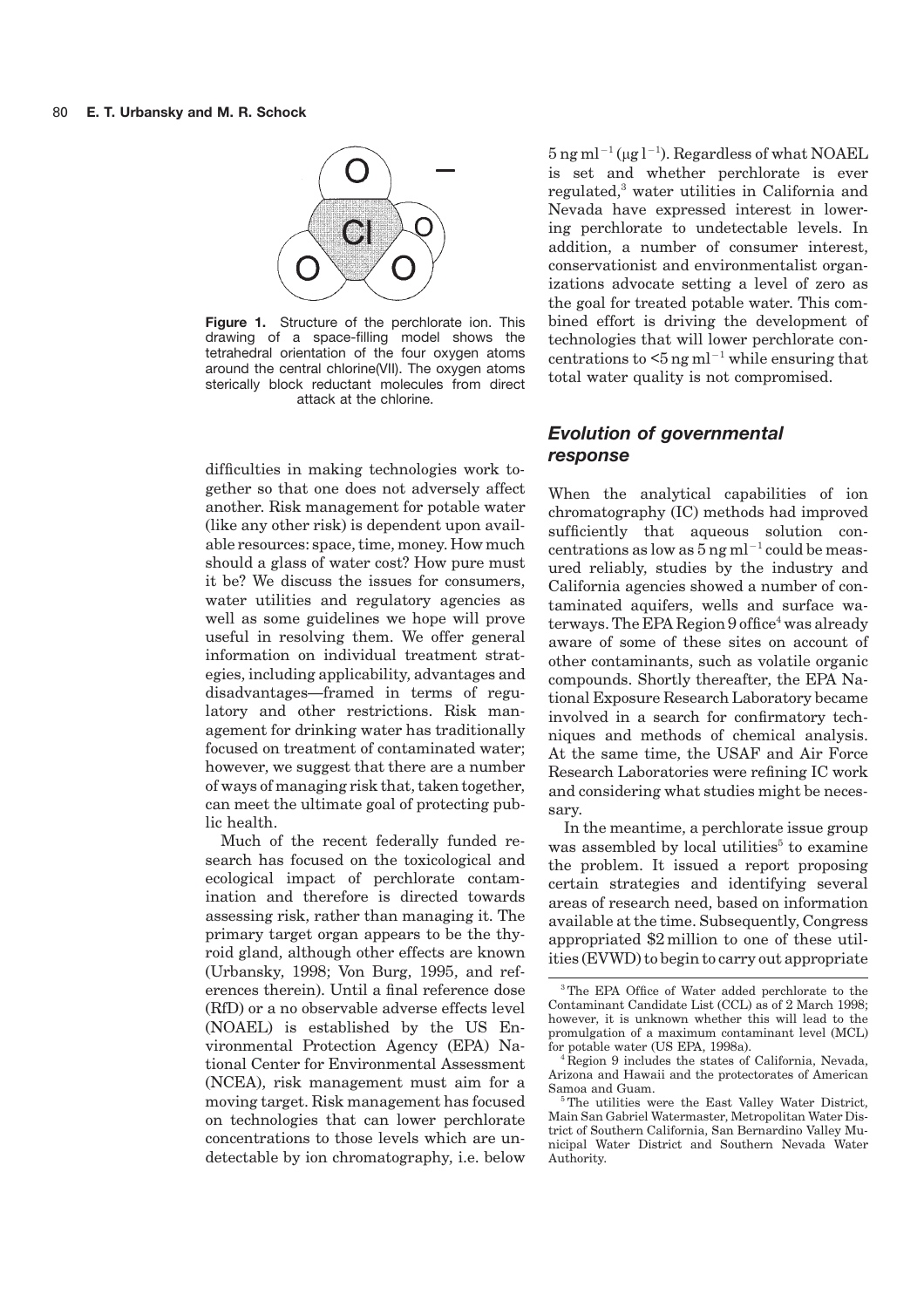studies.<sup>6</sup> As the health effects and eco- who was doing what, and what should be toxicology of perchlorate had been only min- done next. By early 1998, it had become clear imally explored, a group of scientists was that there was in fact a fairly well-defined convened to propose and rank the studies team with similar goals and a commitment necessary to accurately assess the risks as- to accomplishing them. sociated with perchlorate in the environment. The IPSC has thus far proven itself to be At present, eight separate investigations a model for attacking future pollution probhave been conducted (funded by the USAF lems. Interagency Perchlorate Steering Comand guided by NCEA), and results are an- mittee meetings have remained open; PRPs, ticipated to be released in early 1999 after government and university researchers, pricompletion of the external peer review vate organizations, industry and corporate [\(Fields, 1998](#page-15-0); [US EPA, 1998a\)](#page-16-0). Since fall representatives, and state and local agencies 1997, there has been a sense of urgency as- have all been free to address the full comsociated with this process, and the timeframe mittee or to inquire about the status of profor the risk assessment has been un- jects or action items. Professionals from a

to the process that has followed the discovery the more traditional linear approach in terms of this pollutant. First and foremost has been of completing detailed risk assessment the team approach. There has been a strongly (health effects), then developing analytical interactive, cooperative spirit among the methods and determining occurrence, and agencies and employees involved. The for- finally managing risks. mation of the Interagency Perchlorate Steer- The second unique quality has been the exing Committee (IPSC) with representatives tremely rapid progression of events. This has from throughout the federal government (see been made possible only through concurrent Table 1) is an unprecedented development in work in several fields. Of course, this could not the history of dealing with water pollution. have been done without the integrated ap-Although statutory obligations require that proach and inclusion of so many people up agencies maintain budgetary and adminis- front. Since the discovery of the expanding trative control over their respective domains, low-level perchlorate plumes in late 1996, a the interaction has proved invaluable in en- network of perchlorate manufacturers, consuring the rapid dissemination of information sumers, researchers and regulators has been and the up-front consideration of alternate established. The risk assessment is nearly (and sometimes conflicting) requirements. By complete. There is a large body of analytical involving interested parties from the start, it chemistry data to draw on, and interhas ensured that all concerns and obligations laboratory method validation is well on its have been met, and it has minimized last way. Sites likely to be contaminated have been minute objections to recommendations and identified, and there is a fairly comprehensive conclusions. It is worth pointing out that body of data on occurrence throughout the the formalization of the IPSC was a gradual nation. Initial strategies for risk management evolution as more agencies became involved have been identified, and pilot scale tests are and roles took shape; it was not a directive underway for some technologies. As informafrom senior management. Initially, it began tion has been shared from the start, the reguas a combined effort among the staffs of vari- latory community is prepared to receive the ous agencies to find out how much was known, risk assessment and is familiar with tech-

precedented for the EPA [\(Farland, 1998\)](#page-15-0). wide variety of backgrounds and expertise were brought in at the beginning, including risk management (water treatment and re-*A case study in cooperation* mediation) and exposure (chemical analysis and occurrence) among others. This has There are two particularly unique qualities helped to balance the vision as opposed to

nologies available for risk management. Of  $6$ The East Valley Water District (EVWD) has con-<br>acted with the American Water Works Association mentation of risk management technologies Research Foundation (AWWARF) to carry out this for water treatment and site remediation will research. Projects can be found at the AWWARF internet website: http://www.awwarf.com/newprojects/ require the risk assessment re

tracted with the American Water Works Association<br>Research Foundation (AWWARF) to carry out this perchlor.html in early 1999.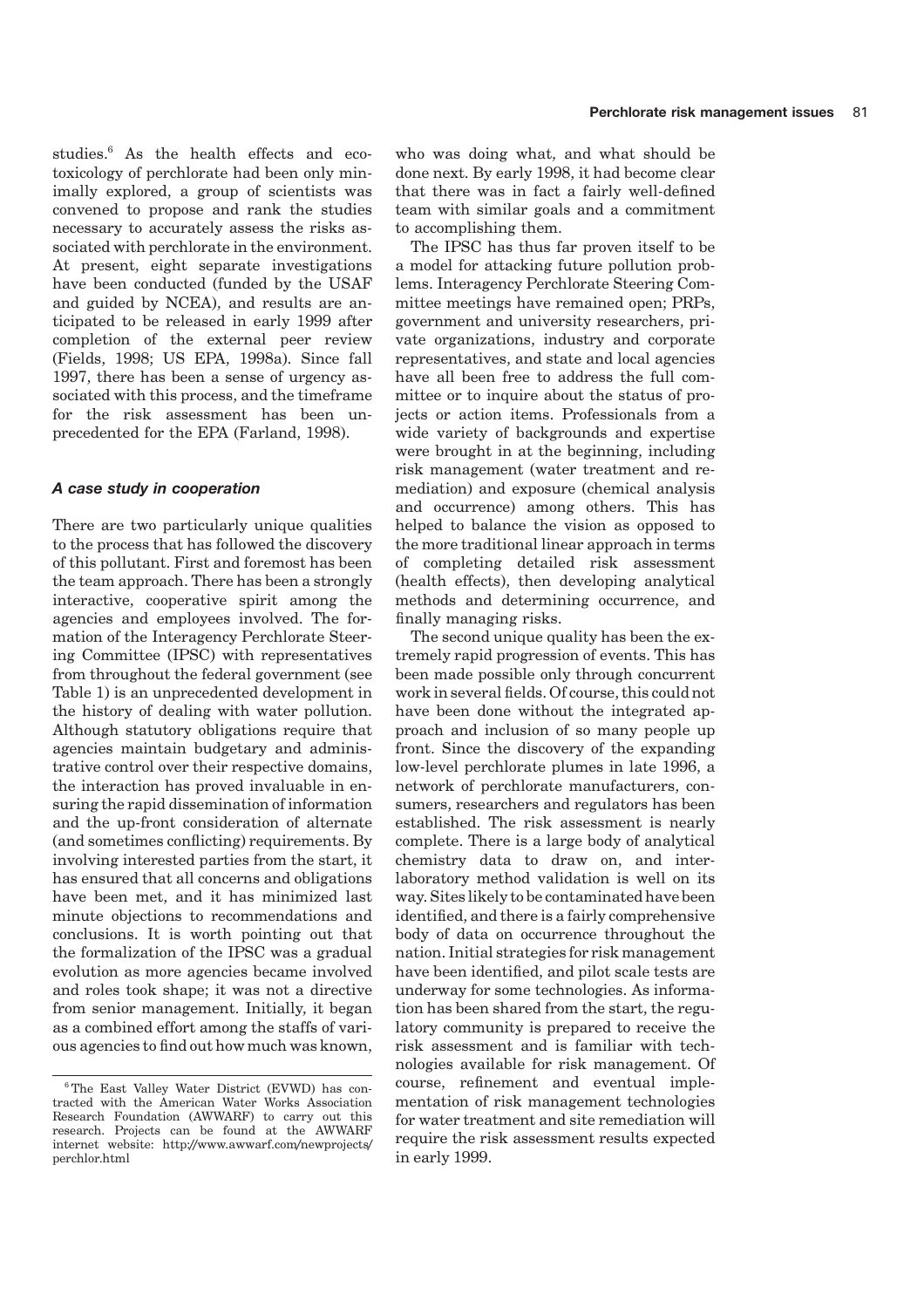### 82 **E. T. Urbansky and M. R. Schock**

**Table 1.** Principal agencies involved in cooperative planning and discussion over how to handle perchlorate pollution*<sup>a</sup>*

### **US military and space programs**

- US Air Force (USAF) and Air Force Research Laboratories (AFRL)
- US Army
- US Navy
- National Aeronautics and Space Administration (NASA)

### **US Environmental Protection Agency**

- Office of Research and Development (ORD)
- National Center for Environmental Assessment (NCEA)
- National Risk Management Research Laboratory (NRMRL)
- National Exposure Research Laboratory (NERL)
- National Health and Environmental Effects Research Laboratory (NHEERL)
- Region 6 office*<sup>b</sup>*
- Region 9 office*<sup>c</sup>*
- Office of Solid Waste and Emergency Response (OSWER)
- Office of Emergency and Remedial Response (OERR)
- Office of Water (OW)
- Office of Science Policy (OSP)

### **Sundry US federal research agencies**

- National Institute of Environmental and Health Sciences (NIEHS)
- Oak Ridge National Laboratory (ORNL)
- Lawrence Livermore National Laboratory (LLNL)
- Agency for Toxic Substances and Disease Registry (ATSDR)
- National Institute for Environmental and Health Sciences (NIEHS)
- US Geological Survey (USGS)

### **State agencies**

- Utah Department of Environmental Quality
- Utah Department of Health Laboratories
- Nevada Division of Environmental Protection
- California Department of Health Services
- Arizona Department of Environmental Quality

### **Local authorities**

- East Valley Water District
- Main San Gabriel Watermaster
- Metropolitan Water District of Southern California
- San Bernardino Valley Municipal Water District
- Southern Nevada Water Authority
- Las Vegas Valley Water District

*<sup>a</sup>* Many agencies have been involved along the way, including state and county health or environmental protection departments or public utilities; however, the agencies listed here have been responsible for and continue to guide this effort. Some of the agencies listed in this table have been involved primarily in technical or scientific consulting roles. Note that the IPSC is comprised only of US federal agencies.

*<sup>b</sup>* Region 6 includes the states of Arkansas, Louisiana, New Mexico, Oklahoma and Texas.

*<sup>c</sup>* See footnote 4.

sary for understanding risk management strategies bear repeating here. The per- $\text{chlorate ion (ClO}_4^-) \text{ is the most oxidized form} \tag{1}$ of chlorine that exists in water. It is a strong oxidizing agent (oxidation state  $+7$ ). Other When dilute (<10% w/w) or in weakly acidic  $Cl<sup>VII</sup>$  compounds, namely,  $ClF<sub>7</sub>$  and  $Cl<sub>2</sub>O<sub>7</sub>$ , are to basic (pH>1) aqueous solution, perchlorate

**Physical and chemical properties of** both hydrolyzed to perchlorate. When re-<br>nerchlorate **properties**  $\frac{1}{2}$  both hydrolyzed to enterpretence in active solution it has a **perchlorate** *perchlorate perchlorate perchlorate perchlorate perchlorate perchlorate perchlorate perchlorate perchlorate perchlorate perchlorate perchlorate perchlorate* The chemistry of perchlorate was reviewed  $\frac{et \ al.}{}$ , 1985; [Emsley, 1989\)](#page-15-0), making it a in-depth in a previous paper [\(Urbansky,](#page-16-0) stronger oxidant than oxygen, but not so 1998). Nevertheless, several key points necessition

$$
ClO4- + 8e- + 8H+ \to Cl- + 4H2O Eo = 1.29 V
$$
\n(1)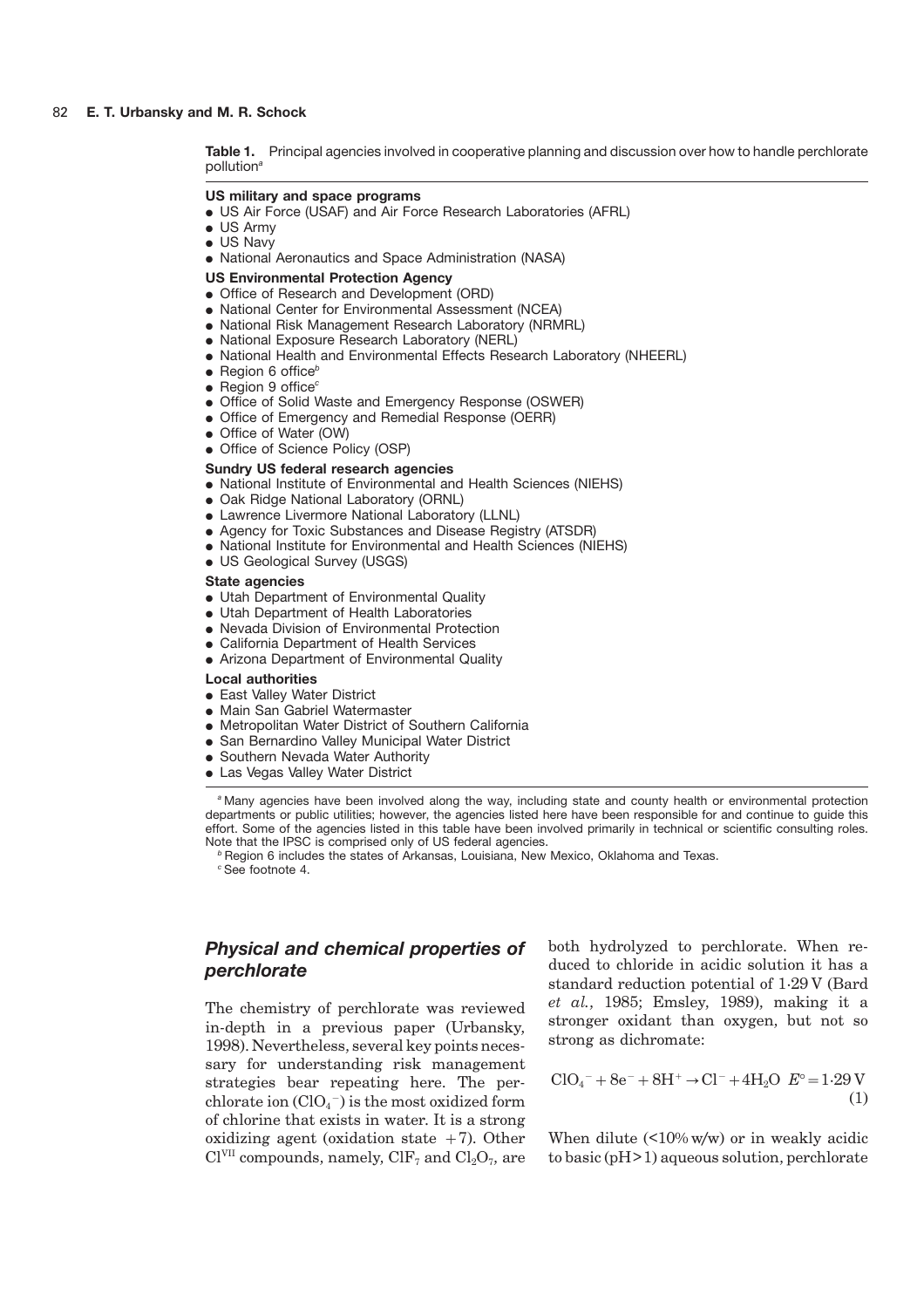is so non-labile as an oxidizing agent—, i.e., it **Available treatment** reacts so slowly—with most reducing agents **technologies** that no reaction is observable [\(Schilt, 1979\)](#page-15-0). Only extremely reactive air-sensitive transition metal species show any observable redox Ideally, a technology should be able to handle<br>reaction, making perchlorate famous for its concentrations ranging from  $\leq 5 \text{ ns m}^{-1}$ lack of lability [\(Urbansky, 1998\)](#page-16-0). This be-<br>havior results from the high strength of the havior results from the high strength of the Most of the affected regions have perchlorate chlorine-oxygen bonds and the requirement concentrations below  $0.5 \text{ m/s m}^{-1}$ , however chlorine–oxygen bonds and the requirement concentrations below 0.5 mg ml<sup>-1</sup>; however, that reduction must proceed initially by oxy-<br>gen atom abstraction rather than a direct been encountered. The Colorado Biyer and gen atom abstraction rather than a direct been encountered. The Colorado River and<br>involvement of the central chlorine atom. soveral California wells show concentrations This kinetic behavior is illustrated in Figure 2. The abscissa marks the progression of a 2. The abscissa marks the progression of a technologies can be divided into two primary reaction between a perchlorate ion and a categories: destruction and removal Dereaction between a perchlorate ion and a categories: destruction and removal. De-<br>general reducing agent R, capable of ac-<br>struction is generally regarded as a preferable

$$
ClO4- + R \rightarrow ClO3- + RO \qquad (2)
$$

Nonetheless, the reaction rate is controlled by the kinetic barrier of the high activation energy *Ea* of the transition state, the location *Chemically destructive processes* of which is marked by the diesis  $(\dagger)$ . Sub-<br>sequent steps in the process are much less sequent steps in the process are much less As perchlorate does not exhibit its oxidizing<br>kinetically hindered.



concentrations ranging from  $\leq 5$  ng ml<sup>-1</sup> ) all the way to  $\sim 10 \,\mathrm{mg\,ml^{-1}}$  (g l<sup>-1</sup>). several California wells show concentrations in the range of 8-30 ng ml<sup>-1</sup>( $\mu$ g l<sup>-1</sup>). Current general reducing agent R, capable of activation is generally regarded as a preferable<br>cepting an oxygen atom. The conversion to<br>chlorate shown in Equation (2) is generally<br>regarded as the first step in perchlorate re-<br>duct and the strengths and weaknesses of these technologies are summarized in Table 2. The reaction is thermodynamically favored<br>as shown by  $\Delta E$ <0, i.e. the products have<br>lower internal energy than the reactants.

properties under the conditions found in contaminated raw and treated waters, it cannot be reduced with common agents, such as thiosulfate  $(S_2O_3^{2-})$ , sulfite  $(SO_3^{2-})$  or elemental metals (e.g. Fe, Zn, Cu). To be a candidate for consideration in drinking water treatment, a technique must demonstrate that it can overcome the high activation energy associated with perchlorate reduction. The speed of the rate limiting step [such as that shown in Equation (2)] must be increased.

### *Biological reduction*

Reaction progress At the present time, biological reduction appears to hold the most promise for large-**Figure 2.** Energy profile for the rate-limiting step<br>in perchlorate-laden waters.<br>in perchlorate reduction [Equation (2)], abstraction<br>of the first oxygen atom. The kinetic barrier is the<br>result of the high activation en release of energy, i.e.,  $\Delta E < 0$ . [Urbansky, 1998\)](#page-16-0). It is generally accepted that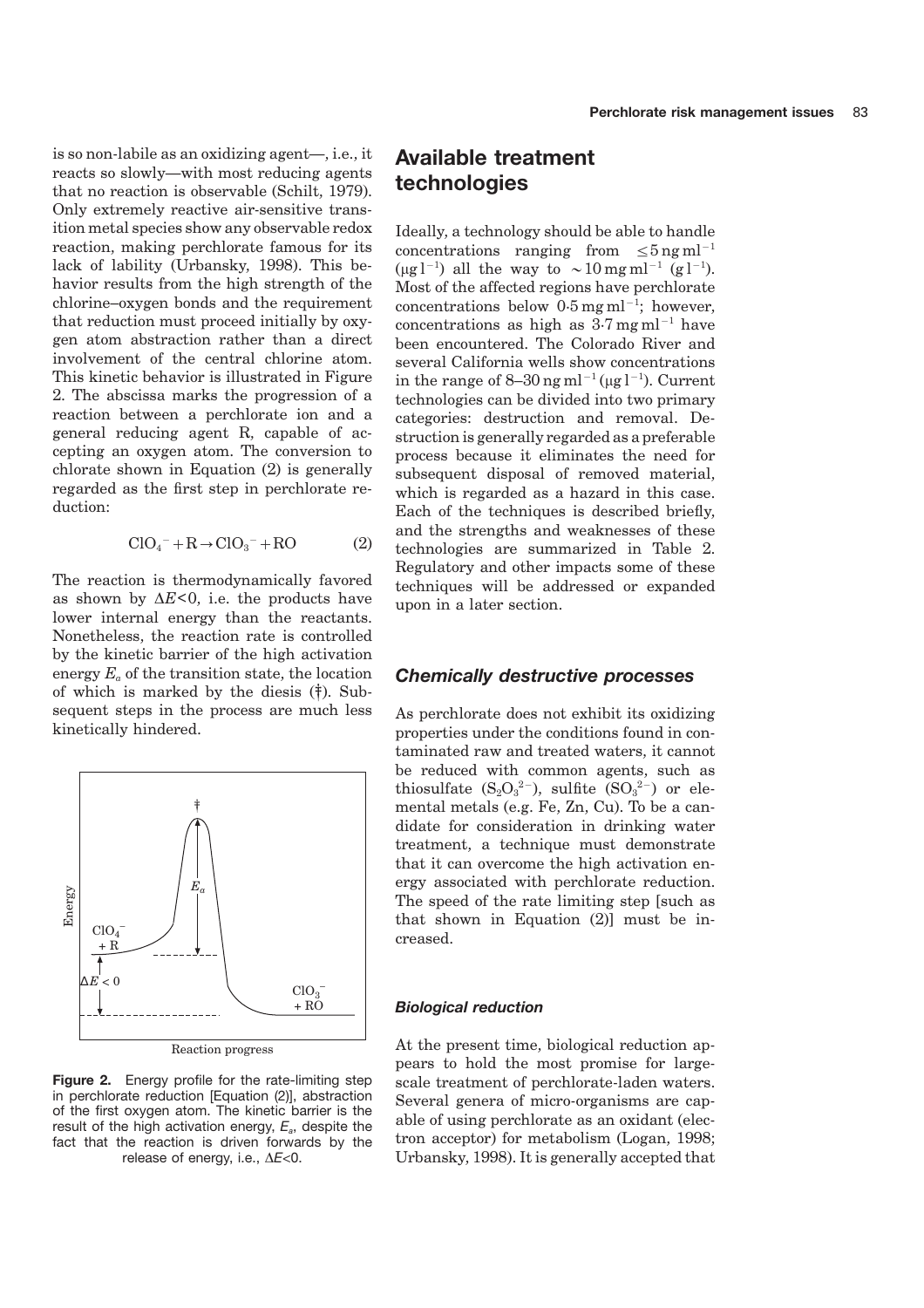### 84 **E. T. Urbansky and M. R. Schock**

| Technique                   | Pros                                                                                                    | Cons                                                                                                                                                                                                                                           |
|-----------------------------|---------------------------------------------------------------------------------------------------------|------------------------------------------------------------------------------------------------------------------------------------------------------------------------------------------------------------------------------------------------|
| <b>Biological reduction</b> | Selective<br>Fairly rugged<br>Fairly fast<br>Other contaminants also<br>destroyed<br>Low operating cost | Unknown pathogenesis<br>Food source needed<br>$O2$ competition<br>Unknown byproducts<br>Moderate/high monitoring and maintenance<br>Insufficiently developed at this time<br>Difficult to implement in existing facilities<br>with high output |
| Electroreduction            | No waste products<br>Low maintenance                                                                    | Electricity consumption/high operating cost<br>Worker safety<br>Difficult to implement in existing facilities<br>with high output<br>Insufficiently developed at this time                                                                     |
| Anion exchange              | Easily implemented<br>Moderate maintenance<br>Fairly inexpensive<br>Existing technology                 | Regeneration/down time<br>Hard to make selective<br>Waste disposal (from regeneration)                                                                                                                                                         |
| Membrane filtration         | Existing technology<br>Highly effective<br>Fast<br>Ideal for point-of-use                               | Maintenance<br>Membrane corruption<br>Concentrate disposal<br>Not selective                                                                                                                                                                    |
| Electrodialysis             | Existing technology<br>Highly effective<br>Fast<br>Ideal for point-of-use                               | Electricity consumption/moderate operating<br>cost<br>Membrane corruption<br>Concentrate disposal<br>Not very selective at this time                                                                                                           |

**Table 2.** Pros and cons of currently available drinking water treatment technologies

zyme) that allows them to lower the ac- organisms found in sludges [\(Catts, 1998\)](#page-15-0). The tivation energy of perchlorate reduction and US Air Force has developed a bioreactor, thereby make use of the energy for cellular isolated the active microbe and identified it as respiration. In addition, at least some strains the bacterium *Wolinella succinogenes* HAPmake use of a chlorite  $(CIO_2^-)$  dismutase, 1 [\(Wallace](#page-16-0) *et al.*, 1996). The fluidized bed which allows direct conversion of chlorite to biological reactor (FBBR) is a popular apchloride and water, without formation of cyto- paratus for biodegradative treatment. The toxic hypochlorous acid (HOCl). USAF process is geared towards wastewater

cause disease and/or prefer oxygen. When believe it is applicable to potable water and incoming water contains a significant con- some research is directed along these lines. centration of dissolved oxygen, a large Both the USAF and Harding Lawson reactors amount of reductant (food) may be consumed were able to reduce effluent perchlorate conby the organisms without any reduction of perchlorate. Any organisms known or found ure 3, the usually funnel-shaped FBBR to be pathogenic are likely to be excluded makes use of an inert support medium (e.g. for obvious reasons. Even if the water is granular carbon) on which microbiota are subsequently subjected to disinfection, it grown. The FBBR's shape results in high seems ill-advised to intentionally introduce a influent water velocity, so that the water pathogenic organism. The bacterial genera suspends the medium. As the FBBR widens that are the likely candidates remain un- towards the top, the water velocity is instudied at this time, but all are anticipated sufficient to suspend the medium, which to be non-pathogenic. Harding Lawson As- settles out. This eliminates the need for a sociates, an engineering firm operating in filter to retain the bioactive medium. [Smith](#page-15-0)

these microbes possess a reductase (an en- Region 9, has developed bioreactors based on Unfortunately, some of these organisms treatment; nonetheless, there is reason to centrations to below  $5 \text{ ng ml}^{-1}$ . Shown in Fig-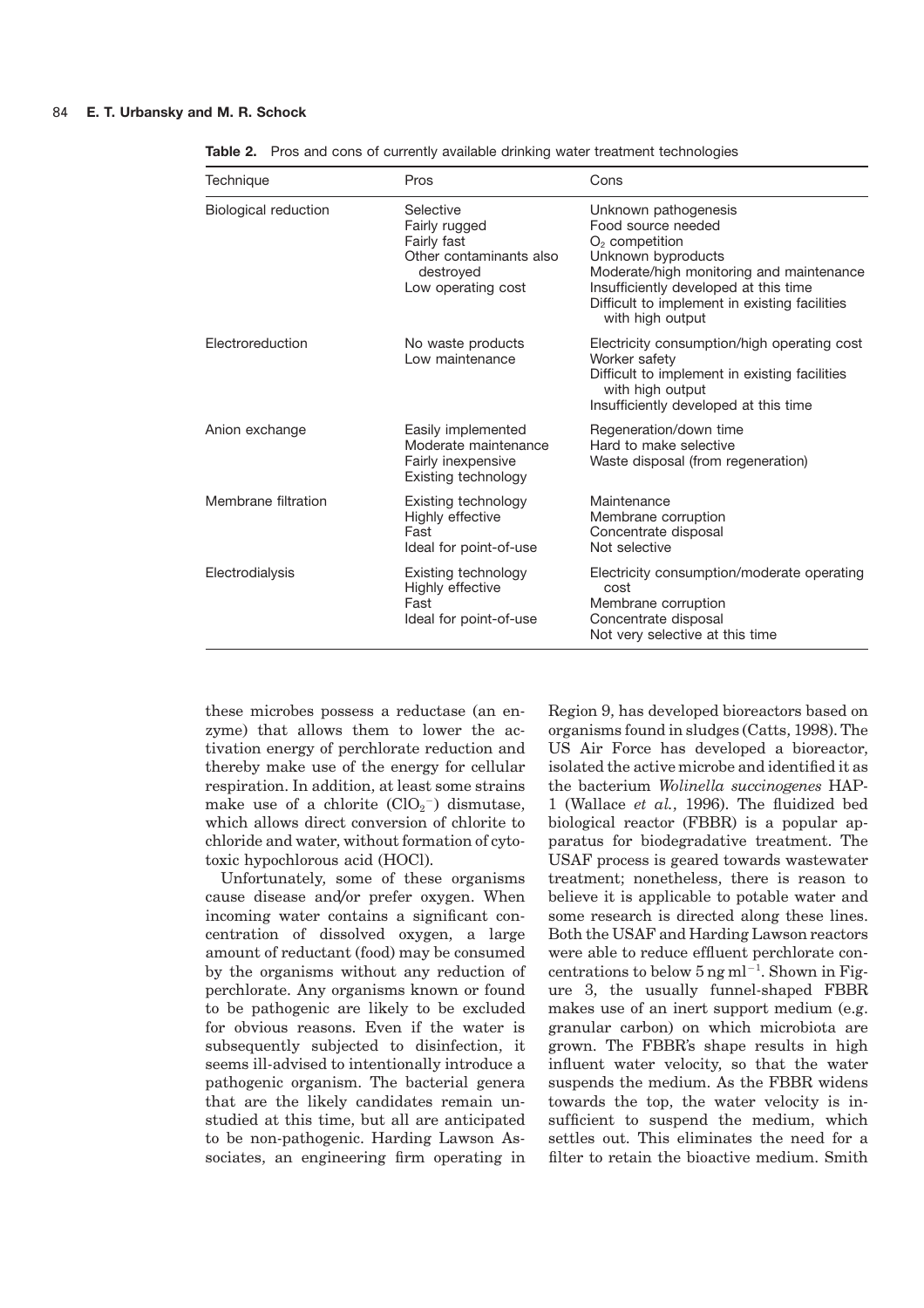

Untreated water enters the bottom with high velocity, industry, probably because there has never which allows it to support the bed of supporting been any real need. Figure 4 shows the exwhich allows it to support the bed of supporting<br>medium (which the microbial population grows on).<br>Due to the shape of the FBBR, the water loses<br>velocity with altitude, and the medium settles out<br>before the effluent is dis before the effluent is discharged. Although not shown in the diagram, FBBRs are often constructed with a recycle loop that increases the residence time used for brine electrolysis.<br>
of the water.

and Stewart (1998) constructed an FBBR using Celite® as the support; they inoculated Physical removal processes work exactly as

electrode surface from the bulk water as well as the time required for them to associate with the surface. Electrode corrosion, surface passivation and natural organic matter (NOM) adsorption to the surface present technological difficulties. Skillful design could likely overcome at least some these, however. While this technology is well-established for such industrial processes as metal electro-<br>
From the surface present technological difficulties. Skillful design could<br>
likely overcome at least some these, however.<br>
While this technology is well-established for<br>
such in plating or brine electrolysis, it has not yet **Figure 3.** Fluidized bed biological reactor (FBBR). been implemented in the potable water Untreated water enters the bottom with high velocity, industry, probably because there has never reasonably be modeled on a diaphragm cell

### *Physical removal*

their reactor with sludge from an anerobic the name suggests; they physically separate municipal waste digester and fed the mi- the perchlorate ion from the drinking water. crobes cheese whey. Their FBBR reduced per- As these techniques do not destroy the perchlorate concentrations from  $1.3 \mu g \text{m}^{-1}$  in chlorate, they create a subsequent need for the influent to  $\leq 5$  ng ml<sup>-1</sup> in the effluent. disposal of both the perchlorate and any waste products of the process. In addition, all of these techniques currently suffer from a *Electrochemical reduction* lack of selectivity. Along with the perchlorate, they tend to remove or replace unacceptably It is possible to reduce perchlorate to chloride large quantities of beneficial dissolved salts using an electric current applied directly to or their component parts. Deionized water the water by a cathode at high potential. A presents a corrosion and disinfection problem number of different materials have been used for distribution systems, resulting in aesas cathodes, including platinum, tungsten thetic degradation of the water, and pocarbide, ruthenium, titanium, aluminum and tentially detrimental health effects by carbon doped with chromium(III) oxide or increased mobilization of toxic trace metals [aluminum oxide \(Urbansky, 1998\)](#page-16-0). There are (e.g. lead). Although these technologies are several problems with electroreduction, most all well-established, they will be difficult to notably, the time required to get ions to the use in large systems, mainly because of the



**Figure 4.** Simple electrolytic cell of the reduction of perchlorate. Electrons are applied directly to the perchlorate at the cathode, which is maintained at high electrical potential (voltage). The reduction halfreaction must be accompanied by an oxidation half-reaction, and the electrolysis of water is the most likely to occur.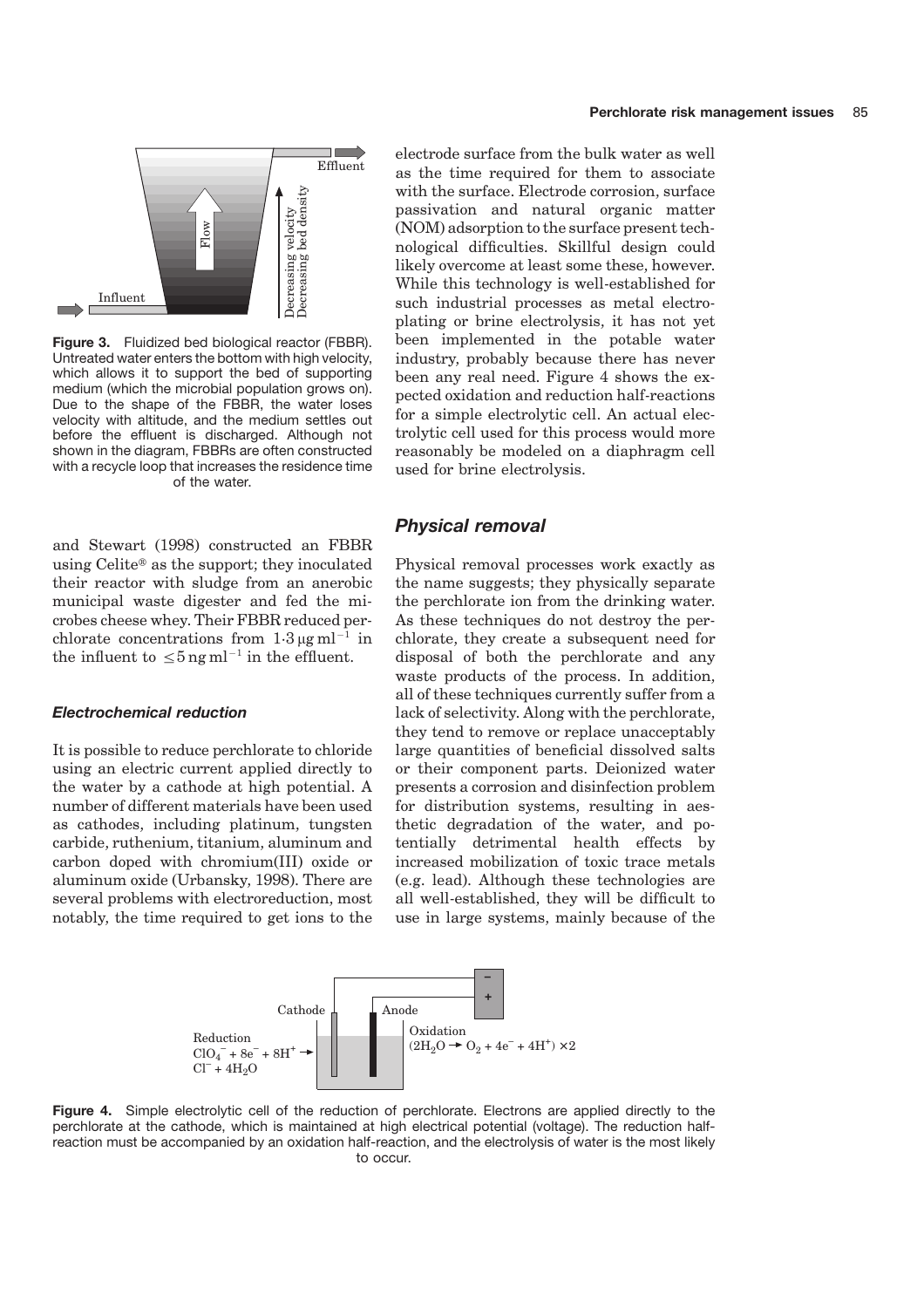

**Figure 5.** Mechanism of anion exchange—chloride for perchlorate. A chloride ion is released from the quaternary ammonium moiety of a strong anion exchange resin, and perchlorate ion takes the place **Figure 6.** Membrane filtration. In reverse osmosis originally occupied by the chloride in the resin and nanofiltration, influent water is forced through originally occupied by the chloride in the resin.

Effluent water is relatively deionized. low concentration of perchlorate in the source water and the lack of selectivity. Moreover, their use is limited even in small water systems by pre-treatment and post-treatment may be transformed into one having highly factors.

With this technique, perchlorate is replaced by an innocuous anion, usually chloride. concentrations, harmless and even desirable option for drinking water treatment. anions7 can be preferentially replaced over perchlorate. Consequently, the resin's chloride supply is rapidly depleted, and the water *Membrane filtration*



a membrane that is impermeable to dissolved salts. Exclusion is the result of ionic size and charge.

undesirable chemical characteristics (particularly corrosiveness), as well as unpleasant taste. The US Department of Energy has **Anion exchange** developed an anion exchange resin and concommitant process for rapid removal of pertechnetate  $(^{99m}TcO_4^-)$ , a poorly aquated ion by an innocuous anion, usually chloride. (a category into which perchlorate also fits),<br>Water flows through a resin that contains a with minimal retention of strongly aquated Water flows through a resin that contains a with minimal retention of strongly aquated high concentration of this replacement ion.  $_{\text{ones}}$ <sup>6</sup> (Brown 1998) This custom-made trib $ones<sup>6</sup>$  [\(Brown, 1998\)](#page-15-0). This custom-made trih-Due to the relative concentration difference exyl/triethylammonium blend strong anion of the two ions in the resin, the perchlorate exchange resin was found to remove perof the two ions in the resin, the perchlorate exchange resin was found to remove per-<br>switches places with the other ion, which is chlorate from groundwater without affecting switches places with the other ion, which is chlorate from groundwater without affecting now released into the water (see Figure 5). Other anions (Gu *et al.*, 1999). In this respect, Eventually, the resin reaches an equil Eventually, the resin reaches an equilibrium it overcomes the selectivity problem that concentration where no more perchlorate plagues most commercially available resins concentration where no more perchlorate plagues most commercially available resins.<br>can be extracted from the water; at that Calgon Carbon Corporation has developed an can be extracted from the water; at that Calgon Carbon Corporation has developed an point, the resin must be regenerated. The anion exchange process that rotates columns point, the resin must be regenerated. The anion exchange process that rotates columns used regenerant solution contains a high to eliminate downtime and minimize waste used regenerant solution contains a high to eliminate downtime and minimize waste<br>concentration of perchlorate and must be dis-<br>from regeneration (Betts, 1998). Despite the concentration of perchlorate and must be dis-<br>
from regeneration [\(Betts, 1998](#page-15-0)). Despite the<br>
posed of properly. While some highly selective<br>
drawbacks, ion exchange systems are readily posed of properly. While some highly selective drawbacks, ion exchange systems are readily resins have been developed, these are ex-<br>implemented into existing potable water resins have been developed, these are ex-<br>pensive and not commercially available. treatment facilities If highly selective resing pensive and not commercially available. treatment facilities. If highly selective resins<br>Those resins which are commercially avail-<br>can be made cheaply on a large scale and Those resins which are commercially avail-<br>able at this time are not sufficiently selective regenerated with minimal effort, and cost able at this time are not sufficiently selective regenerated with minimal effort and cost, for perchlorate. On account of their relative anion exchange may prove to be an attractive anion exchange may prove to be an attractive

This includes such techniques as reverse os-<br>
found in natural in water sources includes, but is not<br>
limited to, the following: monohydrogen carbonate (bi-<br>
through a semiporous polymer membrane; strongly associated with water molecules. permeability towards different anions and

limited to, the following: monohydrogen carbonate (bi $carbonate$ ,  $HCO<sub>3</sub><sup>-</sup>$ ; carbonate,  $CO<sub>3</sub>$ carbonate), HCO<sub>3</sub><sup>-</sup>; carbonate, CO<sub>3</sub><sup>2</sup>-; dihydrogen *ortho*-<br>phosphate, H<sub>2</sub>PO<sub>4</sub><sup>-</sup>; hydrogen *ortho*-phosphate, HPO<sub>4</sub><sup>2</sup>-;<br>and sulfate, SO<sub>4</sub><sup>2</sup>-. All of these are highly aquated, i.e. etrate the membrane (Figure 6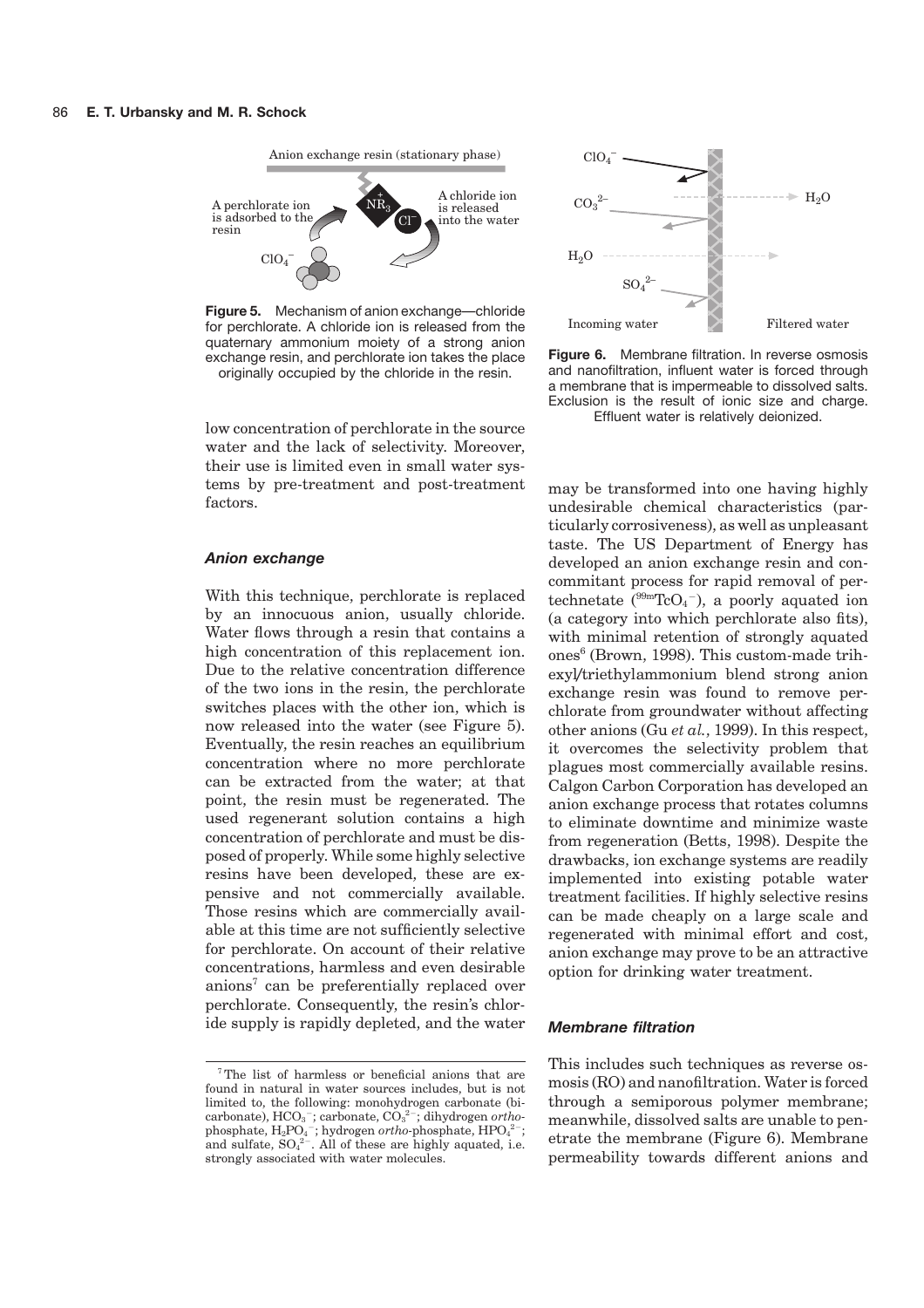

alternate semipermeable membranes (anion- at major scientific society meetings over the unshaded; cation-impermeable, course of the next few years. shaded) while under the influence of an electric field. Cations migrate down; anions migrate up. Ions stop migrating when they reach their respective impermeable membranes. Alternate layers of salty off separately, and the diluate is used.

cations can be adjusted in manufacture to some degree; however, the filtrate (or per- The drinking water quality regulatory strucmeate) is nearly always a relatively deionized ture in the United States is organized around water. The concentrate contains all rejected specifying either a permissible level maxdissolved matter, including the perchlorate. imum as an MCL or a treatment technique Membrane fouling by alkaline earth and [\(US EPA, 1994a,b\)](#page-16-0). This approach is similar transition metal compounds can present a to that practiced by many other countries or problem, depending on their concentrations international organizations. If the decision is in the water. Additionally, high concentra- made to regulate perchlorate in the United tions of NOM and certain microbiota can States by the promulgation of an MCL, the irreversibly foul or damage the membrane identification of *best available technologies* material, necessitating complete replace- (BATs) may be undertaken, consistent with ment. Work at the Metropolitan Water Dis- the approach of other regulations governing trict of Southern California (Liang *et al.*, some specific contaminants [\(US EPA, 1980\)](#page-16-0). 1998) showed that nanofiltration and RO Historically, these determinations have membranes were capable of removing 80% or focused only on individual contaminants more of the perchlorate, but it did not meas- of interest. While some determination of

channels of alternating membranes per- ments of 1996 (P.L. 104-82) sought to balance while being exposed to an electric field (see treatments for smaller water systems (serv-Figure 7). This produces alternate channels ing under 10 000 persons) with allowances of nearly deionized water (the diluate or di- for the use of *variance* technologies under alyzate) and salty water (the concentrate). special different approval conditions. These The diluate is used, and the concentrate is result when no affordable technology can be discarded. found that will meet an MCL, but a tech-

outdated by the time of publication. Conferences or meetings have been held by the East Valley Water District, National Ground Water Association, and American Water Works Association (Water Quality Technology Conference). The American Chemical Society has scheduled a symposium for the August 1999 meeting. Many investigators and agencies are engaged in research and new de velopments occur continually. We expect to Figure 7. Electrodialysis. Water flows through see a number of advances regularly reported

# and deionized water form as the water moves **Regulatory and engineering**<br>through the electrodialysis cell. The layers are drawn **Constraints** off separately, and the diluate is used. **Constraints**

### *The regulatory balancing act*

ure the rejection of other dissolved salts. treatment cost was included, the costs rarely adequately reflected pre- and post-treatment costs to adjust to needs of other regulations *Electrodialysis* in force, and the specific construction or adaptation needed for each treatment plant. In electrodialysis, water is passed through The new Safe Drinking Water Act Amendmeable to either anions or cations, all the the burden of high cost and sophistication of Work is this arena is ongoing, and any nology or treatment system can be employed discussion of the 'current' state of the science which will achieve the maximum affordable will necessarily be incomplete and somewhat reduction given the size of the system and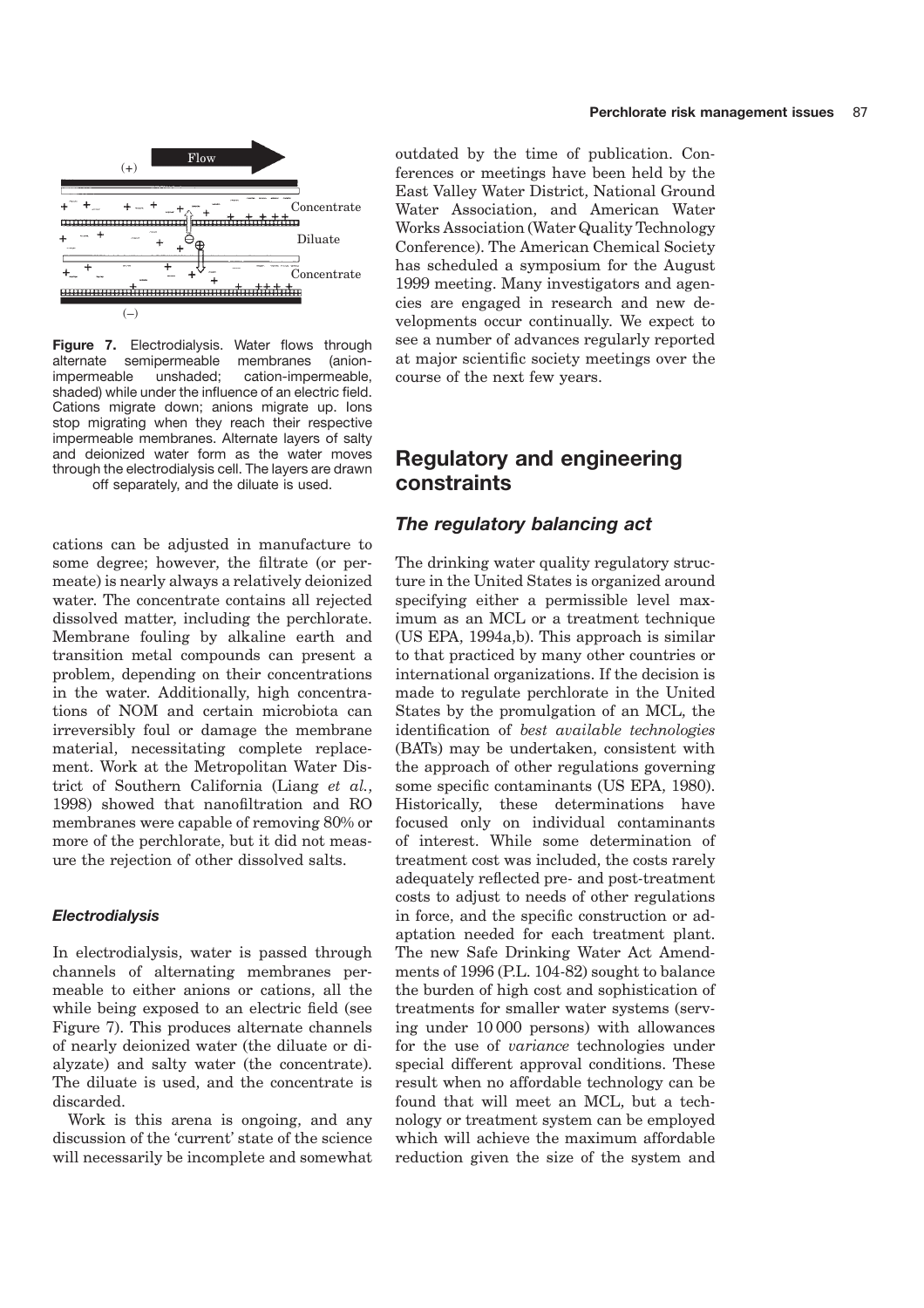quality of the source water [\(US EPA, 1997](#page-16-0)). *Producing acceptable drinking water full* The terms of the variance agreement by the *scale* primacy agent (i.e. state or federal government) must assure adequate protection of The lead and copper rule poses some of the human health. This new approach could be most severe constraints to practical full-scale applicable to the problem with regulating removal of perchlorate. Two of the most read-

been followed in the notable cases of the US duce water that is corrosive towards plumb-<br>regulations for lead and copper (US EPA ing materials. Solubilization of pipe metals [regula](#page-16-0)tions for lead and copper [\(US EPA,](#page-16-0) ing materials. Solubilization of pipe metals<br>1991a b 1992–1994b 1998b c) and newer can adversely affect both health and major 1991a[,b, 1992, 1994b, 1998b,c\)](#page-16-0), and newer can adversely affect both health and major<br>or uncoming regulations covering DBPs and distribution system materials such as unlined or upcoming regulations covering DBPs and distribution system materials such as unlined<br>microbes such as Cryptosporidium This applies and controlled iron, and cement-based microbes such as *Cryptosporidium*. This ap-<br>near or ductile iron, and cement-based<br>neareh has generally been selected either materials (AWWARF, 1990, 1996). Membrane proach has generally been selected either materials (AWWARF, 1990, 1996). Membrane<br>when the reduction of the contaminant to permeates are frequently low in pH relative when the reduction of the contaminant to permeates are frequently low in pH relative<br>the human health effects goal may not be to that essential for protection against the the human health effects goal may not be<br>achievable with conscientious application of the sease of lead and copper. The aggressive<br>the best known process technologies available<br>to water utilities (e.g. the case with lead<br>f

and disinfection byproducts (D/DBP) rule— torical or recently-improved corrosion control, stage 1, November 1998; stage 2, May 2002; major changes in water chemistry brought (2) enhanced surface water treatment rule about by the installation of perchlorate treat-<br>(ESWTR)—final interim rule. November ment could have serious adverse health or 1998; final long-term ESWTR, November distribution system water quality impacts. 2000; (3) groundwater disinfection rule Not all regulatory interactions are ne- (GWDR)—final rule, January 2001; (4) ar- cessarily negative. Water systems that have senic—final rule, January 2001; (5) radio- problems with current and future regulated nuclides other than radon—reproposed rules contaminants such as DBP formation, arfor uranium and radium by December senic, nitrate or with the potential for mi-

perchlorate. ily usable technologies, anion exchange and The treatment technique approach has membrane filtration, can be expected to pro-<br>een followed in the notable cases of the US duce water that is corrosive towards plumbsome other pathogenic microbes). This could<br>become a viable approach for perchlorate remove an essential component of many pas-<br>gulation, and the pros and cons of treatment sivating films on metallic and cenentitious<br>tech microbial contaminants, other inorganics or<br>synthetic organics], much discretion is lost in<br>optimizing treatment purely for perchlorate<br>reduction or removal.<br>The current schedule for new regulations<br>in the US is as follows ment could have serious adverse health or

2000. crobial contamination, may find it necessary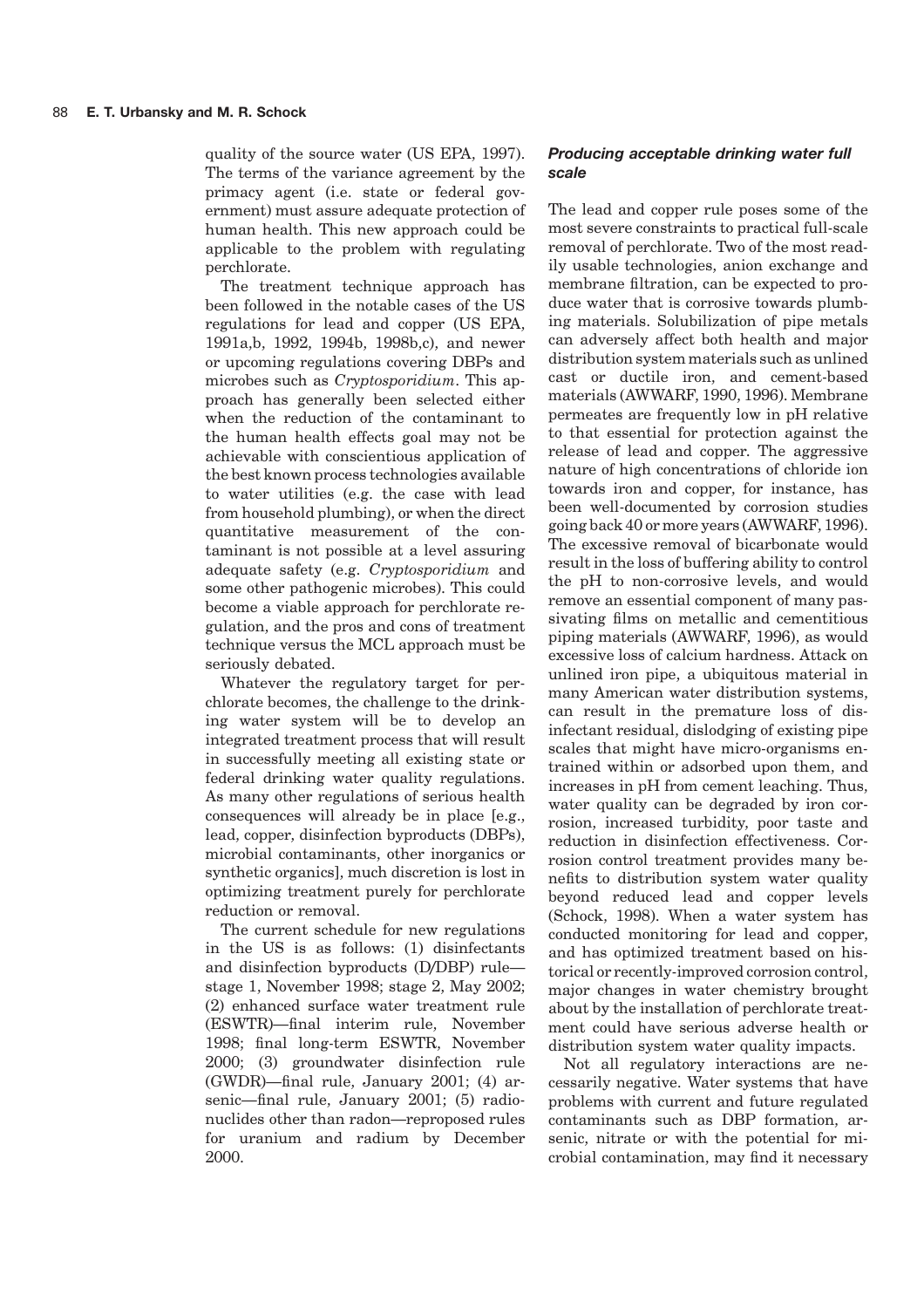|  |  | Table 3. Applicability of treatment technologies to different size systems |  |
|--|--|----------------------------------------------------------------------------|--|
|--|--|----------------------------------------------------------------------------|--|

|                                                          | Large <sup>a</sup> | Medium <sup>b</sup> | Small <sup>c</sup> | Home <sup>d</sup> |
|----------------------------------------------------------|--------------------|---------------------|--------------------|-------------------|
| Biodegradation<br>Electroreduction                       |                    |                     |                    |                   |
| Anion exchange<br>Membrane filtration<br>Electrodialysis |                    |                     |                    |                   |
| Combination <sup>e</sup>                                 |                    |                     |                    |                   |

*<sup>a</sup>* Large refers to systems serving >10 000 persons, for example, metropolitan municipal systems.

*b* Medium refers to systems serving ~1000-10 000 persons, such as a rural township or county system.

*<sup>c</sup>* Small refers to systems serving a population in the hundreds, such as a village, corporate facility or residential subdivision.

*<sup>d</sup>* Home refers to systems serving under 20 people, including all point-of-use devices.

*<sup>e</sup>* Combination refers to two or more of the other techniques used together; see text for further explanation.

capacity of a water purification plant is one ment sludges). of the most important factors in determining In particular, the key drawback of physical which techniques are suited for perchlorate removal is that something must be done with treatment. In addition, physical space and the removed perchlorate. When these techother resources play an important role in niques are applied in a home or point-of-use making this decision. Likewise, influent (POU) membrane filtration or electrodialysis water quality also bears on this choice. If the system, there is little concern as long as raw water has an extremely high level of the raw influent water does not exceed the alkaline earth metal cations (e.g.  $Ca^{2+}$  or permitted perchlorate discharge limits. The  $Mg^{2+}$ ), membrane filtration will not be dir- filtrate/dialysate and concentrate are esectly applicable since fouling will occur. Other sentially recombined in the sewage stream obvious considerations include downtime for since nearly all the water that goes into a systems requiring regeneration, operational house goes down the drain. Accordingly, there maintenance, operational staffing, staff cer- is no net increase in perchlorate contification, operational cost, electricity con- centration in the sewage over the raw water. sumption, selectivity and speed. We have However, in large or intermediate systems, attempted to rank these techniques in terms the local discharge of concentrate into a sewof applicability to different size systems in age system could have a disastrous impact Table 3, which provides a starting point for on the local ecology. In rural areas served by evaluating the reasonableness of using any a central water utility, there may not be a one technique or combination of techniques central sewage treatment system, but inin a given size system. dividual septic tanks or cesspools instead;

lection of perchlorate removal technologies, of the concentrate and filtrate streams. lest the problem merely be shifted from one environmental 'compartment' to another. Waste products from removal or destruction *Combining technologies* processes may be covered by a variety of regulations that do not relate to drinking It is important to point out that the techwater quality, and which may not necessarily nologies described above are not necessarily

to employ enhanced membrane filtration or be under the economic control or regulatory other processes that could also reduce per- attention of the drinking water production chlorate levels. In these cases, re-optim- utility. Additional complexity is introduced ization of corrosion control for lead and copper when different private companies or public would be necessary in the regulatory frame- governmental agencies are responsible for work anyway, and the perchlorate removal source water management and production, would not be the only factor driving up the drinking water treatment, wastewater treatcost and complexity of treatment. ment and discharge, and the disposal of It must be emphasized that the output process solids materials (such as waste treat-

Caution must also be exercised in the se- consequently, there would be no recombining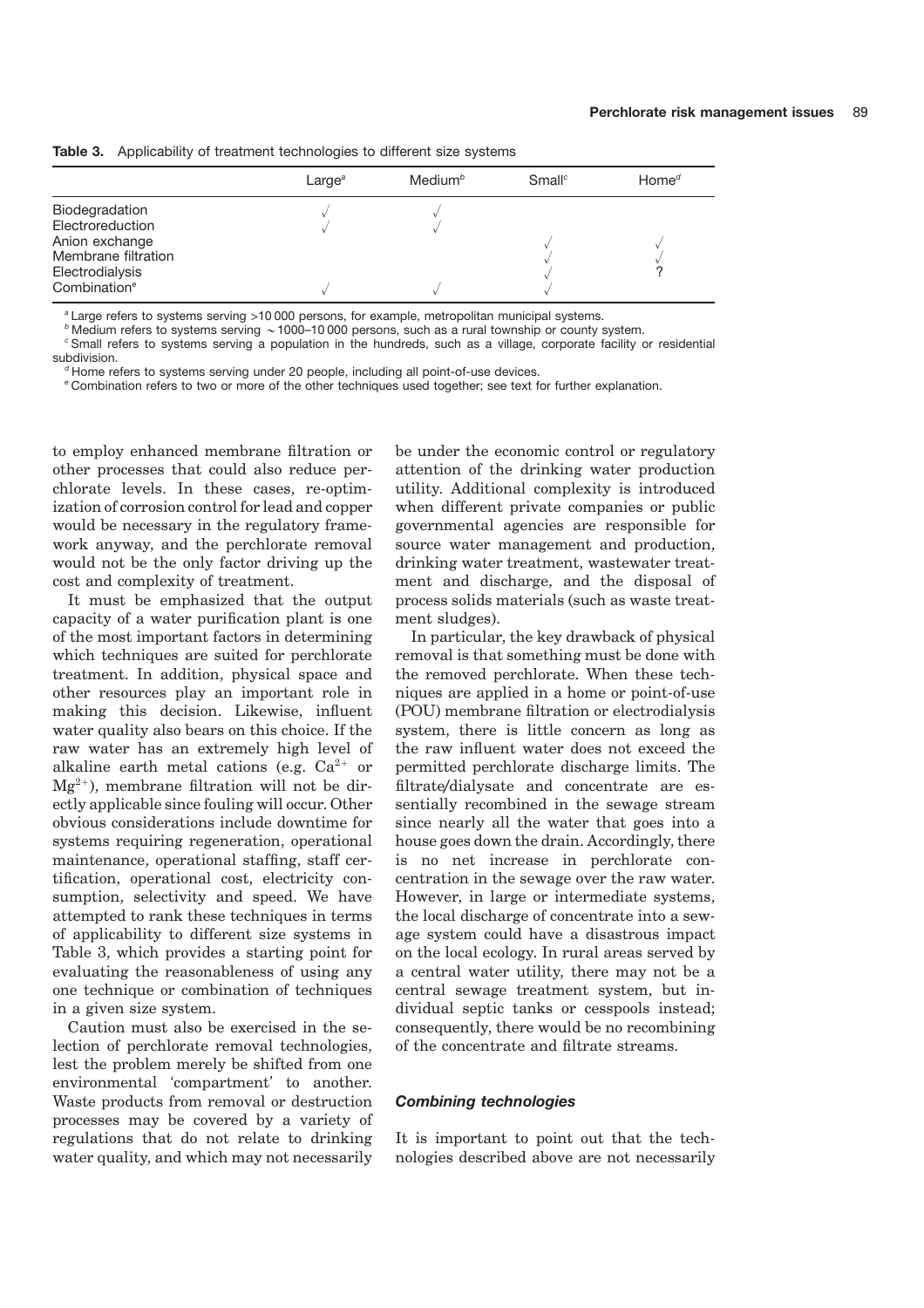mutually exclusive in application. It is pos- the regulatory needs of safe drinking water. sible to physically separate perchlorate by More effort must be expended in elumembrane filtration and to subject the con- cidating the mechanism by which microbes centrate to subsequent biodegradation. Or it reduce perchlorate, including the isolation, is possible to remove perchlorate by anion purification and characterization of the active exchange and then subject the spent re- enzyme(s). It may be possible to exploit the generant to electrochemical reduction. The mechanism whereby the bacteria are capable decision to combine techniques must be made of overcoming the activation barrier, but only after careful consideration of total water qual- if we have a better understanding of that ity management, including the fundamental mechanism. Along these lines, chemical recharacteristics of the influent water. In many duction may become an option if suitable cases, the best approach may be a combina- that is, labile, non-toxic, convenient, inextion. This can especially benefit a facility that pensive—reductants are found. has sufficient space to install ion exchange Electrochemical reduction experiments columns, and who may, for example, hire a have remained at the bench scale [see review, contractor to regenerate them offsite. De- [Urbansky \(1998\)\]](#page-16-0). Additional bench- (beaker) velopment of an inexpensive, highly selective scale, intermediate- (bucket) scale, and pilotanion exchange resin could substantially (barrel and tank) scale experiments are alter the applicability and attractiveness of needed to determine what electrodes can be

working on bioreduction, studies are needed and undesirable competing redox reactions to identify and characterize more of the micro- (e.g. the electrolysis of water and sodium organisms that reduce perchlorate so as to chloride) under drinking water conditions. optimize conditions for maximal destruction If electrolysis of sodium chloride cannot be while minimizing byproduct formation, prevented, it will be necessary to recombine wasteful side-reactions and nutrient con- the NaOH with the Cl<sub>2</sub>; this could ultimately sumption. Presumably, several transition have some use in disinfection. Since pipe metal complexes act in key roles in the re- corrosion will be substantially influenced by duction process as active sites in reductases other water components (i.e. pH; alkalinity; or dismutases. Nevertheless, it is impossible NOM, metal and salt content), a thorough to know if the raw water provides a sufficient characterization of influent water will also supply of essential minerals and trace metals be essential, and the effects of influent water since neither the waters nor the organisms quality on the electroreduction process must are well-characterized at this time. Similarly, be considered. it is impossible to gauge the ongoing health The development of inexpensive and highly and reliability of a bioreactor without well- selective resins for anion exchange should defined, measurable properties of the active be pursued. While there are some nitratemicrobe populations. Ideally, some studies selective resins, this technology will require should be directed towards genetically en- further refinement before it can be applied gineering and selecting for bacteria that pref- to perchlorate because of the much higher erentially consume perchlorate over oxygen concentration permissible and the much as a terminal oxidant (electron acceptor). lower concentration of perchlorate in the raw

the USAF for wastewater treatment. Before permeable membranes of electrodialysis are it can move to the arena of drinking water, based on ion exchange technology, they too it will have to demonstrate itself as a safe will benefit from projects in this area. Inand cost-effective tool. There are presently tegrating these or other systems into existing too many unanswered questions about the treatment schemes for utilities processing organisms involved in the process to meet large volumes of water daily needs extensive

this technique. practically constructed with cost constraints and how thoughtful designs to maximize surface area might be effectively used to obviate **Areas requiring research Conserved the cathode surface and poor association with the** surface. It will be necessary to explore means While a number of investigators are currently of minimizing corrosion, surface deactivation

Biological degradation is already in use by water in most cases. Similarly, since the semi-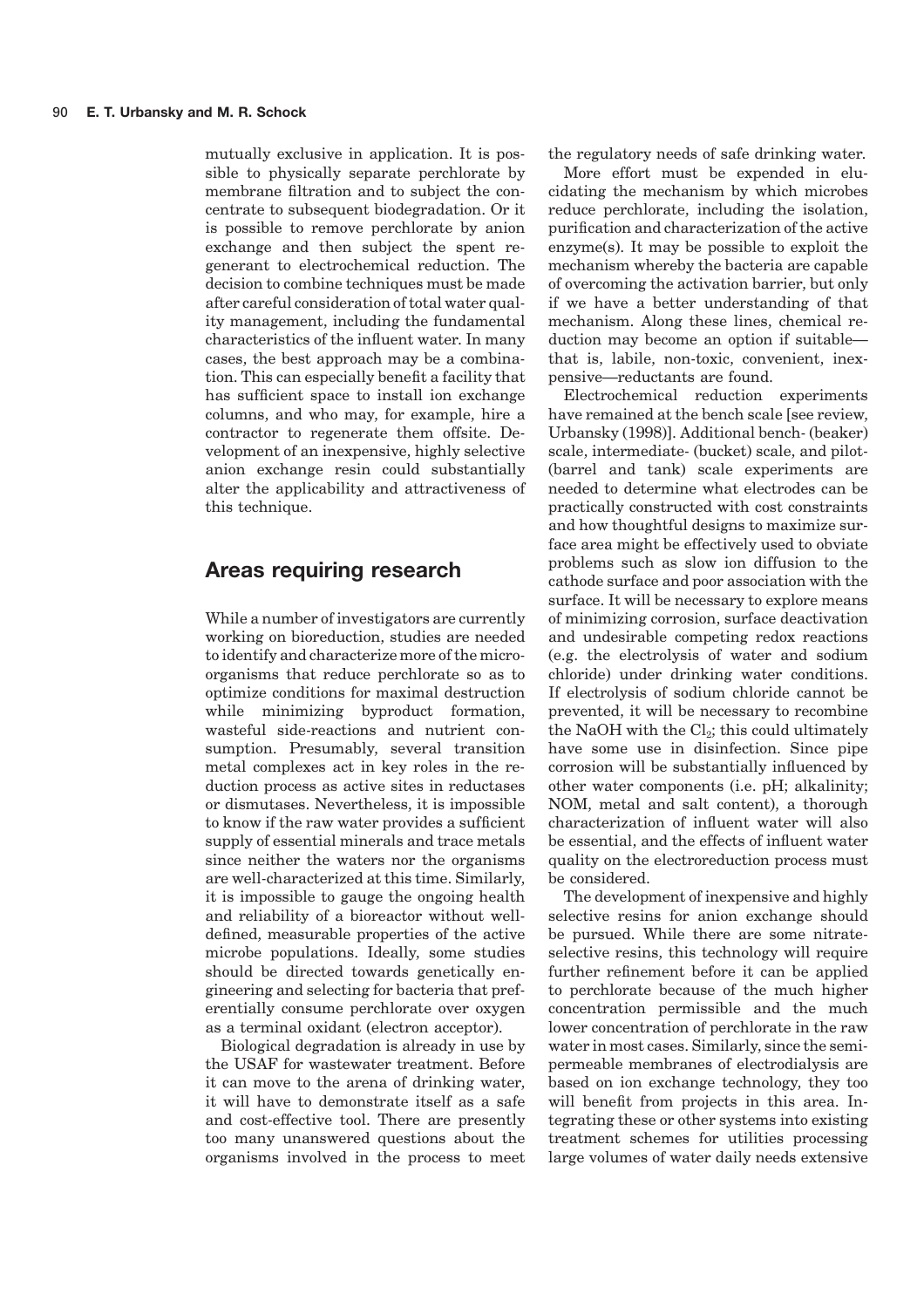pilot scale or demonstration work, with care- fauna (macro- or microscopic) to consume perful attention paid to the net benefits relative chlorate, regardless of the source. However, to the total costs. the confirmed existence of several genera of

trodialysis or reverse osmosis, can be ex- ory suggests that some organisms are already pected to dominate the home or POU system present in the environment. Due to its aridity, market, the development of standards for the western US is not a choice place for perchlorate removal by commercially avail- discovering these organisms; however, they able units will be essential. This could logic- may play a significant role in moister regions ally be done as an extension of the voluntary of the country. This remains largely unperformance-based standards for POU de- known. vices that already exist under American Although ammonium perchlorate appears National Standards Institute/National San- to have been the original source for most of itation Foundation (ANSI/NSF) standards for the perchlorate in the environment, we do drinking water treatment units and related not know what cation is presently responsible

currence of perchlorate. It is not a significant at many sites, there is speculation that it has component of seawater, but solid deposits been replaced primarily by sodium. While are found in Chilean potassium nitrate (also this is not an unreasonable assertion *per* known as Chile saltpeter) [\(Schilt, 1979\)](#page-15-0). *se*, one can view ammonium perchlorate as Given the celerity with which perchlorate- ammonia and perchloric acid. If the ammonia reducing microbes seem to appear in FBBRs alone is biodegraded naturally, then remaininoculated with sludge, one can only conclude ing cation is a proton (hydrogen ion). Since that these organisms evolved naturally from perchloric acid is a strong acid, whatever exposure or have a serendipitous advantage basic anhydrides (of alkaline earth, transin their ability to metabolize this ion.<sup>9</sup> Since ition, or other metals in low oxidation states) the former seems more reasonable than the are present in the soil will react to form the latter, natural sources of perchlorate must be respective metal perchlorate salts. Thus, the in the environment. Additional investigation composition of the surrounding soil and rock into naturally occurring mechanisms for the will determine what cations are present. generation of perchlorate would be helpful in ascertaining whether only anthropogenic sources are significant contributors to pollution. Moreover, further knowledge of **Managing risk: other issues** natural background occurrence levels is re-**for researchers, utilities,** quired. If it can be shown that perchlorate is **noticed** makers and roquile quired. If it can be shown that perchlorate is **policy makers and regulators** produced naturally in the environment and yet levels are very low, we must conclude that natural attenuation is responsible for the As of the writing of this paper, the EPA had apparent dichotomy. At present, little is not established a formal policy for the risk known about the ability of normal flora and management of perchlorate-tainted water,

Because some techniques, such as elec- perchlorate-reducing monera in the laborat-

products.<sup>8</sup> for the charge balance. As ammonium is read-Little is known about the natural oc- ily biodegraded and has not been identified

and we do not intend to propose one here. Nevertheless, we shall raise a number of <sup>8</sup> Relevant voluntary standards for certification of unit questions that apply to risk management de-<br>
erformance developed by NSF International, Ann cisions and that will have to be considered Water Distillation Systems). address these issues (and probably others)<br>
9 We point out that chlorate reducing organisms are fairly<br>
9 When facing the public that consumes the<br>
9 Abundant. It is possible that mechanisms th

performance developed by NSF International, Ann Arbor, Michigan, include ANSI/NSF Standard 53 (Drink-Arbor, Michigan, include ANSI/NSF Standard 53 (Drink-<br>in formulating policy or regulations at any<br>standard 58 (Reverse Osmosis Drinking Water Treat-<br>ment Systems) and ANSI/NSF Standard 62 (Drinking will be up to regulators ment Systems) and ANSI/NSF Standard 62 (Drinking will be up to regulators and policy makers to Water Distillation Systems).

abundant. It is possible that mechanisms that evolved in chlorate reducers are readily adapted to perchlorate in chlorate reducers are readily adapted to perchlorate the water and anyone else with an interest.<br>
reduction. Nevertheless, we feel that the chemical nature Among some consumer groups and even of perchlorate relative to other chlorine oxyanions makes this an unsatisfactory explanation. some water purveyors, there is a growing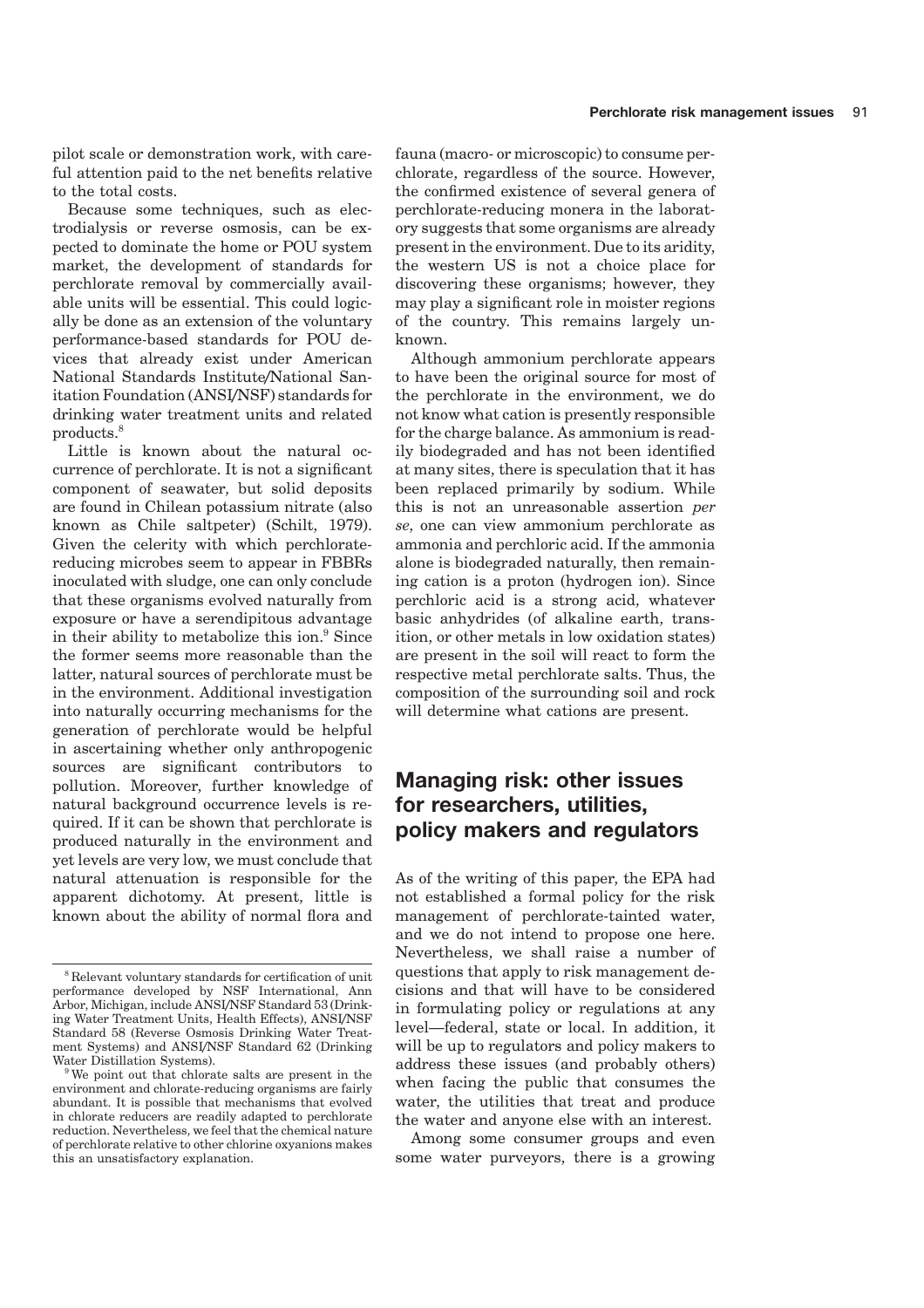desire to reduce perchlorate concentrations to concentration of perchlorate in the drinking undetectable levels  $(\leq 4 \text{ ng ml}^{-1})$  with public water determine what is safe? health as the concern. Suppose the es- Perchlorate exerts its effect not by reacting tablished safe level<sup>10</sup> is higher than the de- with something, but by impeding another tection limit (the provisional action level is process. Cells in the thyroid gland (as well  $18 \text{ ng ml}^{-1}$ ). Is there then any benefit in treat- as the salivary and gastric glands), possess ing water to reach perchlorate concentrations an iodide pump which brings iodide ions into below the safe level? Corrosion of the dis- the cell for subsequent generation of iodtribution system or other similar engineering inated hormones. The pump discriminates matters do not appear to apply, so seemingly among anions on the basis of size; conthere are no secondary benefits to reducing sequently, perchlorate (and other large anthe perchlorate concentration below the safe ions) interfere with this process by competlevel. If there is no public health benefit, is ing for uptake [\(Foye, 1989](#page-15-0); [Orgiassi, 1990;](#page-15-0) there any other reason to do it? If the benefit [Capen, 1994; Cooper, 1996; Chiovato](#page-15-0) *et al.*, is peace of mind, what cost is appropriate? 1997). Presumably, the only adverse effects Depending on the answers to these questions, of perchlorate in drinking water would be many water supplies may require no treat-<br>derived from its direct hindrance of the synment at all. thesis of thyroid hormones or secondary ef-

pare with other public health risks in drink- hormones. As a result of decreased thyroid ing water? Are financial resources better hormone production, the pituitary gland redevoted to other problems in potable water leases more thyroid-stimulating hormone production systems? Whatever treatment (TSH), causing the thyroid to grow. In rotechnologies are eventually employed must dents, continued exposure to chemicals that be based on sound scientific reasoning, bear- bring about this effect has been shown to lead ing in mind that there will always be multiple to the development of neoplasias or adenomas viewpoints of varying intensity. In terms of [\(Capen, 1994\)](#page-15-0). At present, we do not know economic resources, how can the opportunity whether the perchlorate concentrations in

Besides the treatment technologies de- ilar effects in humans. scribed here, which involve directly modifying The medical literature has anecdotal recontaminated water, other options may be ports of toxicity (especially aplastic anemia) available at a particular location. For ex- from chemotherapeutic use in treating thyample, can a contaminated water be blended roid problems [\(Hobson, 1961; Johnson and](#page-15-0) with a 'clean' water? For those utilities that Moore, 1961). Despite these reports, potashave the luxury of drawing from multiple sium perchlorate (KClO<sub>4</sub>) has been sucwater sources, diluting a water that exceeds cessfully and safely used to treat the safe level with a water containing less thyrotoxicosis induced by the cardiac drug perchlorate is a conceivable option. As long amiodarone, which is used to treat arrhyas blending would not substantially change thmias; daily doses of  $0.80-1.00$  g KClO<sub>4</sub> have the background constituent concentrations, resulted in neither aplastic anemia nor no new corrosion control studies would be nephrotoxicity as the earlier reports sugneeded [\(US EPA, 1991a,b, 1992](#page-16-0), [1994b,](#page-16-0) [gested \(Connell, 1981;](#page-15-0) Martino *et al.*, 1986; [1998b,c](#page-16-0)). Martino *et al.*, 1987; [Harjai and Licata, 1997](#page-15-0)).

How does the risk from perchlorate com- fects resulting from decreased output of those cost of treatment be justified? drinking water are capable of producing sim-

If a health advisory is eventually issued by A review of the toxicology literature by [Von](#page-16-0) the EPA Office of Water, primacy agents will Burg (1995) found that there is *currently* no have to ask: What other factors besides the evidence to suggest that perchlorate, when ingested at daily doses of less than 1 mg, will <sup>10</sup> Rather than choose a particular legal definition of by Lamm *et al.* (1999) found that workers what is a safe level for drinking water, e.g. NOAEL or in an ammonium perchlorate manufacturing MCI was shall use the gene

MCL, we shall use the generic term *safe level* without in an ammonium perchlorate manufacturing further elaboration, realizing that various public health, plant suffered no thyroid effects from inhalafurther elaboration, realizing that various public health, regulatory and environmental authorities view this difregulatory and environmental authorities view this dif-<br>ferently. When we use this term, we mean a level that<br>has been established by government authority and that<br>mass are readily egested by glomerulo-<br>ensures the protec ensures the protection of public health.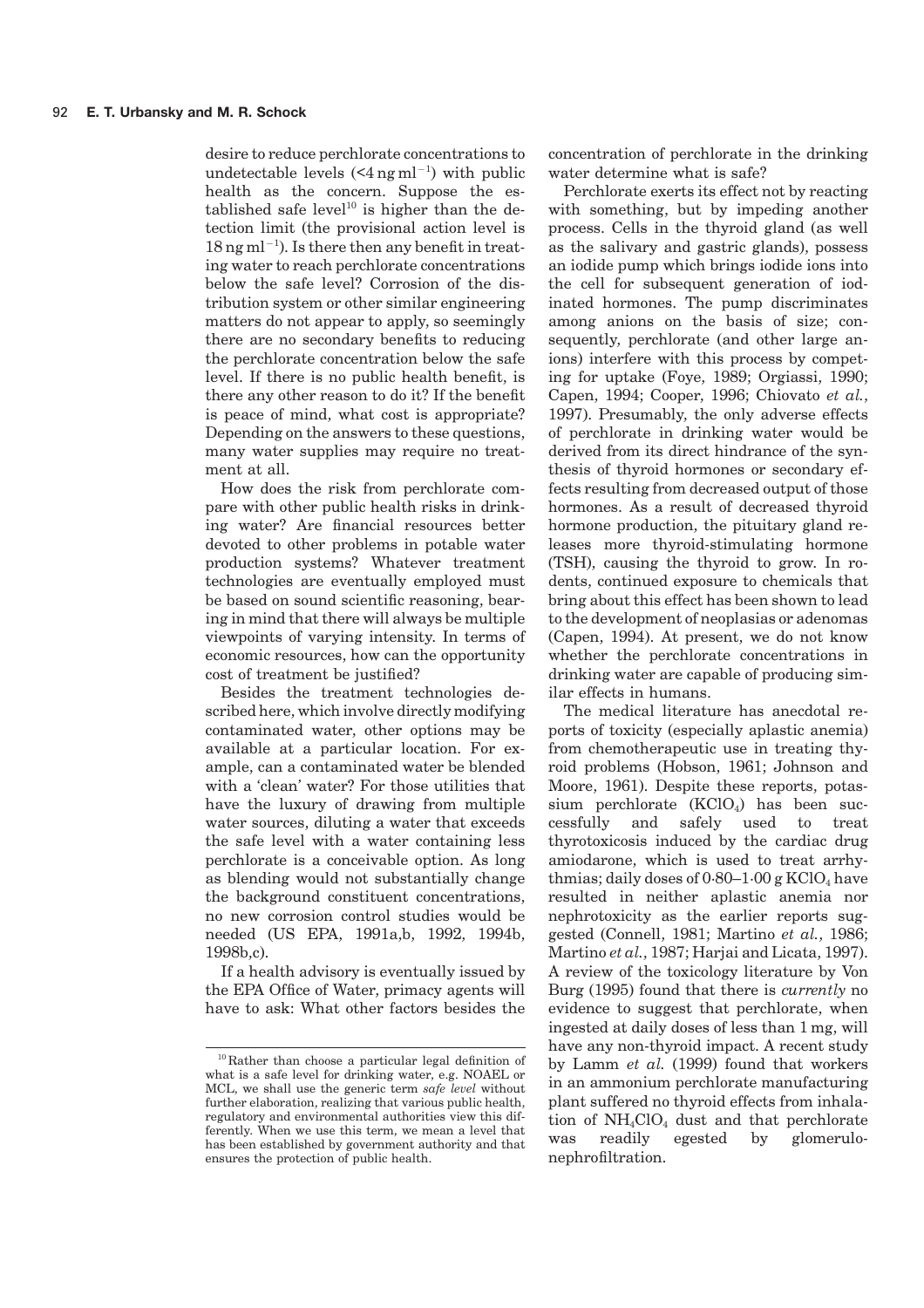Although we do not want to dis- inhibition [\(Nagataki and Yokoyama, 1996\)](#page-15-0). proportionately emphasize them, several Does managing the risk associated with perquestions remain: Are there likely to be any chlorate-contaminated drinking water neeffects, especially with chronic low-level ex- cessarily imply treating the water or can posure over a lifetime (rather than acute other public health measures be viable so-<br>exposure)? Does the water contain any other lutions?<sup>11</sup> exposure)? Does the water contain any other thyroid-interfering agents? Are there any po- There are no simple or straightforward antentiators or synergistic agents in a water swers to the questions posed, and each com-<br>supply that could make the effects worse? munity, utility or regulatory body will need Even if the answer to all three questions is *not* to wrestle with these questions as they work *likely* or *probably not*, should an additional towards specific solutions to meet specific safety net be built into a regulatory or risk needs. What works for Las Vegas, Nevada,

Due to the competition between iodide and versa. As with most environmental problems, perchlorate, it is clear that the safe level must dealing with perchlorate contamination is perchlorate, it is clear that the safe level must dealing with perchlorate contamination is<br>be influenced by the daily dietary intake of complex: each medium (drinking water. be influenced by the daily dietary intake of complex; each medium (drinking water, iodide salts. Increased use of iodine-coniodide salts. Increased use of iodine-con-<br>taining compounds antiseptics, non-pre-<br>issues There is unlikely to be any best sotaining compounds antiseptics, non-pre-<br>scription drugs and foodstuffs has raised the lution for any set of circumstances but rather US daily intake to  $\sim 0.50-0.75$  mg of iodide, a compromise of competing strategies for and it may be as high as  $1.0$  mg, up from meeting competing needs. Maintaining a and it may be as high as  $1.0 \text{ mg}$ , up from meeting competing needs. Maintaining a  $0.2 \text{ mg}$  10–15 years ago (Wartofsky, 1998; reasonable big-picture' perspective is one of Andreoli *et al.*, 1997). Meanwhile, the US the most important things that researchers, Department of Agriculture recommended policy makers, and regulators alike can do. Department of Agriculture recommended policy makers, and regulators alike can do.<br>dietary allowance (RDA) is  $0.20$  mg per day *Authors' note: Perchloric acid and per* dietary allowance (RDA) is 0.20 mg per day *Authors' note: Perchloric acid and per-*<br>for a lactating woman and 0.15 mg for a 170 lb *chlorate salts have a rich history in industry* for a lactating woman and 0·15 mg for a 170 lb *chlorate salts have a rich history in industry,* (77 kg) adult man; thus, the average Amer-<br>ican ingests  $\sim$  2–5 times the RDA (Andreoli fense. They function as inert electrolytes in ican ingests  $\sim$  2–5 times the RDA (Andreoli fense. They function as inert electrolytes in et al., 1997; [USDA, 1998\)](#page-16-0). The safe level set chemical studies, catalysts in industrial and overall must assume some average iodi at the iodide pump is lessened. Accordingly, is it possible that some regional populations might be afforded a level of protection because **Acknowledgements** of a diet naturally high in iodide?

We are familiar with the use of iodized salt when local soils are too deficient to produce The authors, who sit on the IPSC, wish to acknow-<br>grops that supply the deily iedide require crops that supply the daily iodide require-<br>ment. Iodide supplements are cheap and<br>readily available. Therefore, is it possible to Judge Advocate's Office), Annie M. Jarabek (EPA, counter the effects of perchlorate simply by NCEA), Michael Osinski (EPA, OW), Kevin P.<br>supplementing the diet with more jodide? Mayer (EPA, Region 9) and Peter Grevatt (EPA, supplementing the diet with more iodide? Mayer (E. Iodide, supplementation of up to  $0.50 \text{ mg}$ , OSWER). Iodide supplementation of up to  $0.50 \,\mathrm{mg}$  $day^{-1}$  has shown no effect on thyroid func-  $\circ$  1999 US Government tion; consumption of  $40-150$  mg day<sup>-1</sup> for 1–3 weeks produced observable changes in hormone levels, but these nonetheless remained within normal physiological ranges  $\overline{11}$  We want to stress that neither the EPA nor the (Roti and Vagenakis, 1996). Although initial authors advocate the administration or consumption of [\(Roti and Vagenakis, 1996](#page-15-0)). Although initial authors advocate the administration or consumption of dosing inhibits iodine, organification (the iodide supplements as a preventive or curative measure dosing inhibits iodine organification (the iodide supplements as a preventive or curative measure<br>Wolff-Chaikoff effect), continued administrations in the angle and ex-<br>sider it to be an area worthy of investigation and ex tion of iodide results in escape from this ploration.

munity, utility or regulatory body will need management position?<br>In might not work for Magna, Utah and vice<br>Due to the competition between iodide and<br>In the versa. As with most environmental problems, lution for any set of circumstances, but rather reasonable 'big-picture' perspective is one of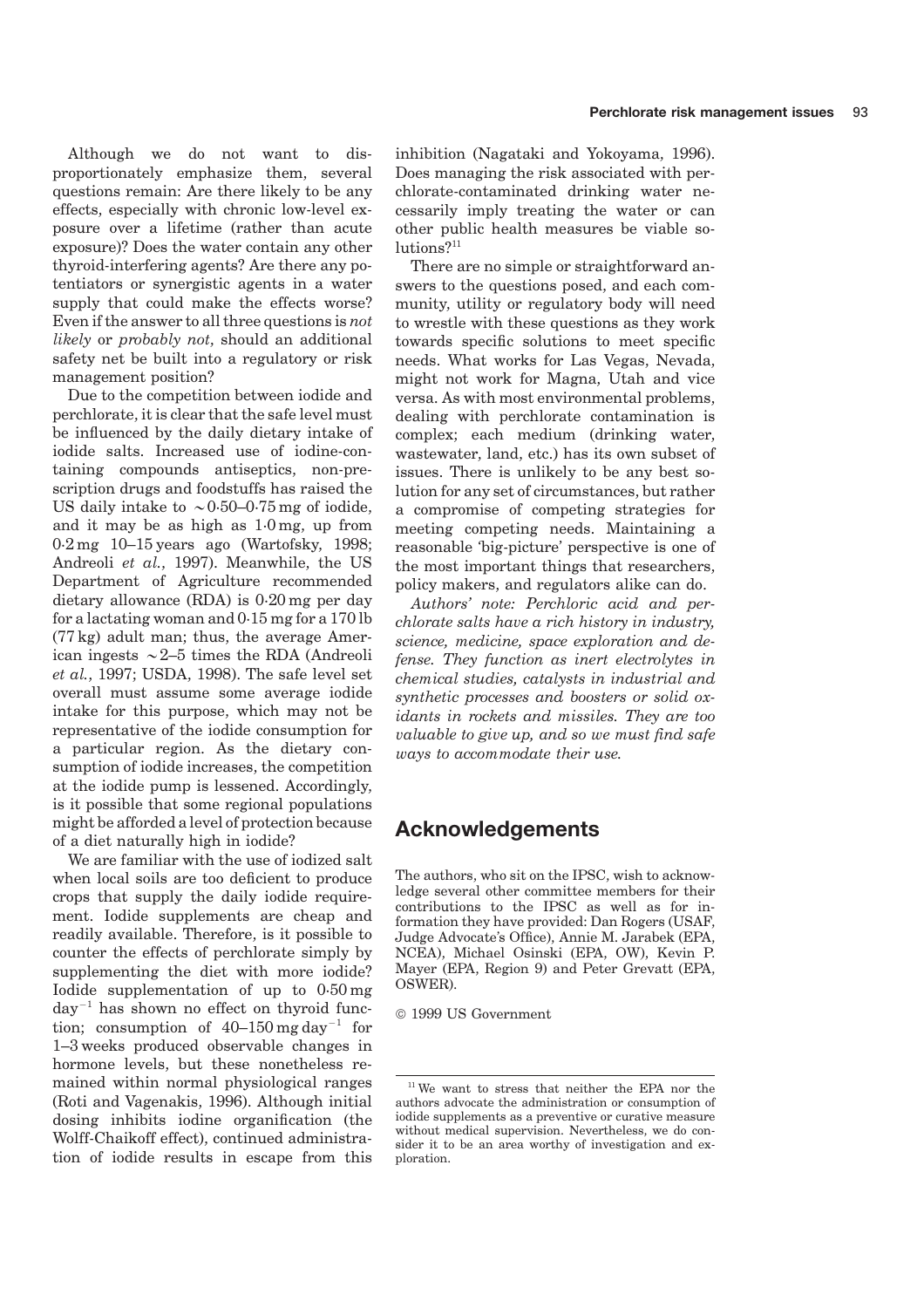- 
- 
- 
- 
- Betts, K. S. (1998). Technology update: rotating Liang, S., Scott, K. N., Palencia, L. S. and Bruno, ion-exchange system removes perchlorate. *En-* J.-M. (1998). *Investigation of Treatment Options ion-mental Science & T*
- US Department of Energy research at the Oak 1–5 November.<br>Ridge National Laboratory, Tennessee, USA. Logan, B. E. (19
- Capen, C. C. (1994). Mechanisms of chemical in-<br>
iury of thyroid gland. In *Progress in Clinical* remediation Journal 2, 69–79. jury of thyroid gland. In *Progress in Clinical Carcinogenesis*, pp. 173-191. New York, USA:
- Catts, J. (1998). *Biological Treatment of Low Level* Perchlorate Stakeholders Forum, 19–21 May *ical I*<br>1998 Handorson Neveda IISA 1998, Henderson, Nevada, USA. 1236.<br>hiovato J. Santini E. and Pinchera, A. (1997) Martino, E., Aghini-Lombardi, F., Mariotti, S.,
- Website: http://www.thyrolink.com/thyint/2-95int.
- 
- 
- 
- 
- 
- 
- *Resins for the Removal of Perchlorate (ClO<sub>4</sub><sup>-</sup>) <i>from Groundwater.* US Department of Energy, *from Groundwater*. US Department of Energy, Smith, D. P. and Stewart, M. E. (1998). *Perchlorate*

<span id="page-15-0"></span>**References** Environmental Sciences Division Publication **References** 

- Harjai, K. J. and Licata, A. A. (1997). Effects of amiodarone on thyroid function. Annals of
- 
- 
- American Water Works Association Research of amiodarone on thyroid function. Annals of Foundation (AWWARF) (1990). Lead Control Hobson, Q. J. G. (1961). Aplastic anaemia due to Strategies. Denver, Colorado, USA. Control t
- *vironmental Science & Technology* **32**, 454A– *for Perchlorate Removal*. Presented at the Amer-455A. ican Water Works Association Water Quality<br>Brown, G. N. (1998). Personal communication on Technology Conference. San Diego. California. Technology Conference, San Diego, California,
	- Logan, B. E. (1998). A review of chlorate- and perchlorate-respiring microorganisms. Bio-
	- *and Biological Research. Receptor-mediated Bio-* Martino, E., Mariotti, S., Aghini-Lombardi, F., *logical Processes: Implications for Evaluating* Lenziardi, M., Morabito, S., Baschieri, L., Pin-Wiley-Liss. Short term administration of potassium per-<br>atts. J. (1998). Biological Treatment of Low Level chlorate restores euthyroidism in amiodarone *Perchlorate Contamination*. Presented at the iodine-induced hypothyroidism. *Journal of Clin*-<br>Perchlorate Stakeholders Forum. 19–21 May *ical Endocrinology and Metabolism* **63**, 1233–
- Chiovato, L., Santini, F. and Pinchera, A. (1997). Martino, E., Aghini-Lombardi, F., Mariotti, S.,<br>Treatment of Hyperthymidism Pisa Italy Bartelena, L., Braverman, L. and Pinchera, A. *Treatment of Hyperthyroidism.* Pisa, Italy. Bartelena, L., Braverman, L. and Pinchera, A. Website: http://www.thyrolink.com/thyint/2.95int (1987). Amiodarone: a common source of iodineinduced thyrotoxicosis. *Hormone Research* 26,<br>Connell. J. M. C. (1981). Long-term use of potas-<br> $158-171$ .
- Connell, J. M. C. (1981). Long-term use of potas<br>
imperchiorate. Postgraduate Medical Journal<br>
168–171.<br>
imperchiorate. Postgraduate Medical Journal<br>
168–171.<br>
167.516–517.<br>
Cooper, D. S. (1996). Treatment of thyrotoxicos
	-
	-
- Pields, T. (1998). *Federal Register* **03** (188), 51918. Schilt, A. A. (1979). *Perchloric Acid and Per-* Columbus, Ohio: G. Fre-<br>Foye, W. O. (1989). *Principles of Medicinal Chem-*<br>*istry*, 3rd edn., pp. 612–613. Philadel
- *istry*, 3rd edn., pp. 612–613. Philadelphia: Lea Schock, M. R. (1998). Reasons for corrosion control  $\&$  Febiger. & Febiger. other than the lead and copper rule. In *Small* u, B., Brown, G. M., Alexandratos, S. D., Ober, *Systems Water Treatment Technologies: State-of-*<br>R. and Patel, V. (1999). *Selective Anion Exchange* the-Art Workshop. Presented at the workshop. the-Art Workshop. Presented at the workshop, <sup>−</sup>*)* Marlborough, Massachusetts, 1 April.
	- Reduction in an Anaerobic Fluidized Bed Tennessee, USA. ORNL/TM-13753; ORNL *Bioreactor*. Presented at the International